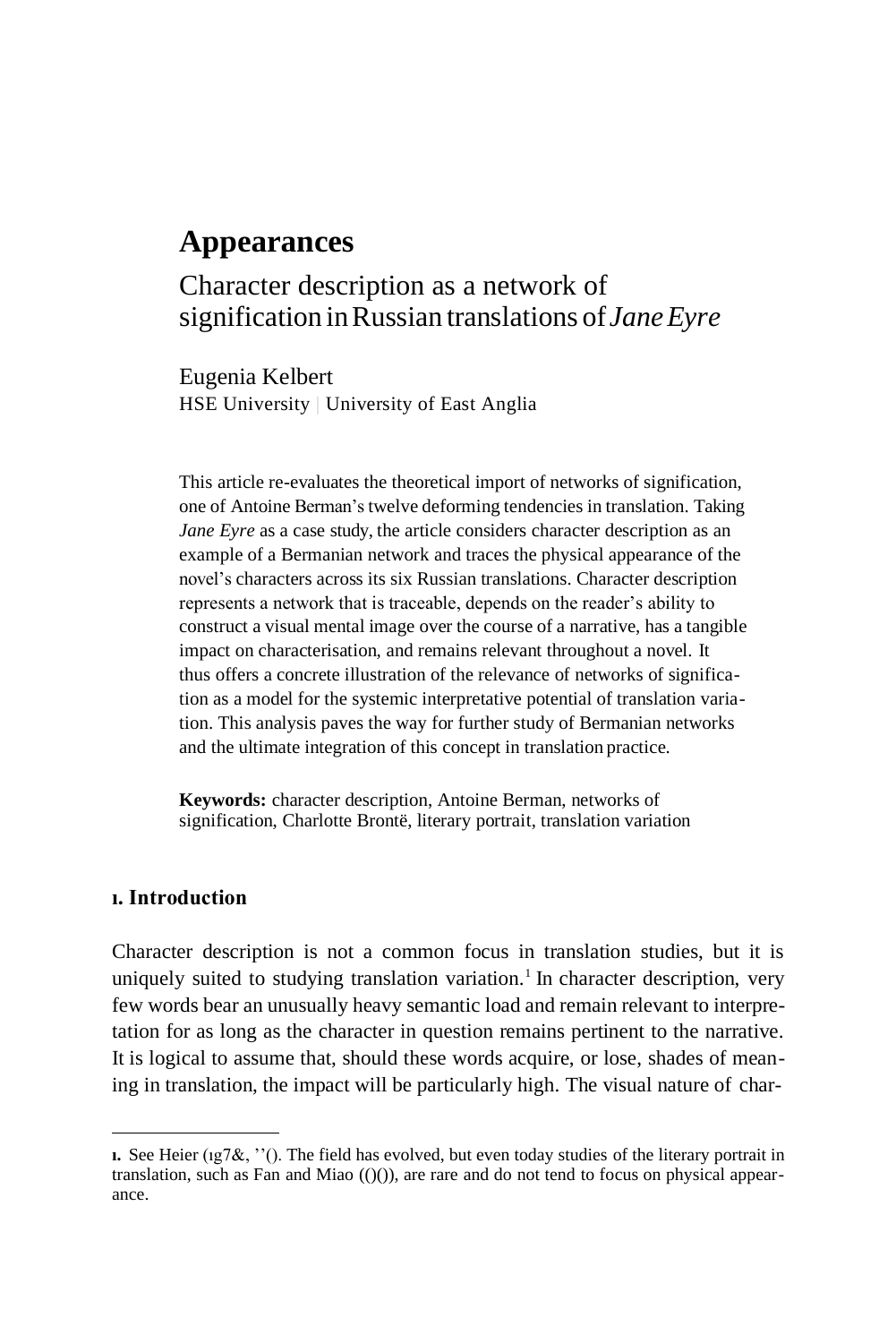acter description makes it especially valuable as a demonstration of the power of translation variation to subtly guide interpretation in prose. The potential effect extends far beyond the literal meaning of the words, generating variation in readers' imaginative and interpretative patterns, as well as in illustrations and adaptations.

This article focuses on *Jane Eyre*, and traces the translation of its characters' physical appearance into a single language, in this case Russian. The Russian versions of Brontë's classic novel have not been studied closely, though there have been several helpful analyses (Demidova ıgg\*; Yamalova ()ı(; Syskina ()ı(a, ()ı(b, ()ı'; Syskina and Kiselev ()ıµ; Sarana ()ı,). The six Russian translations of *Jane Eyre* span the timeframe from ı,\*g to ıggg. Four are pre-Revolution; two of these are full versions of the novel and two are rewritten or abridged. Irinarkh Vvedenskii, a prolific translator and early translation theorist, gave Russia vivid and highly readable versions of Dickens and Thackeray marked by his own – o-en very tasteful – embellishments. His reaction to Brontë's novel was enthusiastic and immediate: the first Russian translation came out in ı,\*g, just two years a-er the English original. <sup>A</sup> second abridged translation by Sofia Koshlakova appeared within <sup>a</sup> series entitled *bu6nuo&'() 6n@ 6),, -).o/o6OB <sup>u</sup> m'n'sn4/ 6O.OZ* (*Biblioteka dlia dach, parokhodov i zheleznyh dorog* 2 'Library for summer retreats, steamboats and railways') in ı,µ7. This unusual version was translated from a French adaptation, "imité par Old-Nick" ('imitated by Old-Nick'; Old-Nick was an alias of Paul-Émile Daurand-Forgues), 3 that recast *Jane Eyre* as an epistolary novel addressed to Jane's female friend, Elizabeth. This indirect translation presents itself to the Russian reader as another translation of Currer Bell's novel without any mention of the French version. Three further digests with excerpts from the novel were published in  $1, *g$ ,  $1, \mu$ ), and  $1, \mu$ (, and a German theatre adaptation was translated in ı,,g. The end of the century brought a full retranslation by V. D. Vladimirov in ı,g', and the twentieth century started off with an anonymous abridged version for a youth audience in ıg)ı.

Two more translations enter the scene a-er the Revolution, and remain the only ones currently in print. One, by Vera Stanevich, was published in ıgµ) and became a classic. This version was essentially the only one available in the USSR, with enormous print runs sponsored by the Soviet state's considerable publishing and distribution machine. In ıgg), another translator, Irina Gurova, republished it, restoring several passages removed by the Soviet censor, which were mostly

**z.** Transliterations throughout this article follow the simplified Library of Congress system for Russian.

**<sup>9.</sup>** In ı,µµ, Old-Nick's French text had been re-published by Hachette in its *Bibliothèque des chemins de fer* ('Railway library').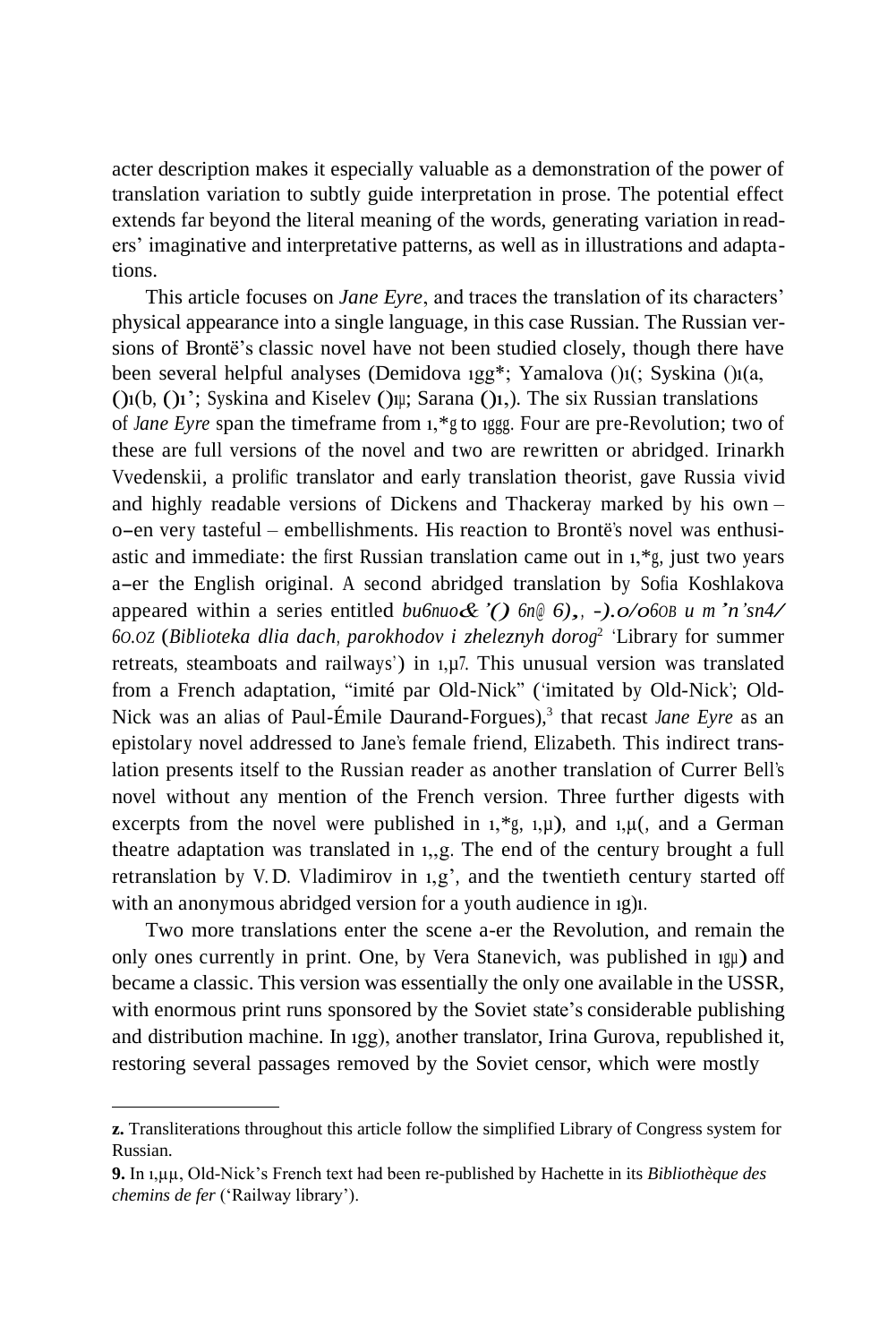religious in nature.<sup>4</sup> Gurova then went on to publish her own full translation of the novel in  $igge<sub>5</sub>$  In total, then, four pre-Revolution translations and two modern ones are included in this study, allowing for both a historical perspective and a range of translation philosophies and strategies to be explored.

In what follows, I propose a vision of character description as a Bermanian network of signification (Berman 1g,  $\mu$ a, 7&; ()<sub>1</sub>(, (\*,). I then argue for an approach to translation theory, practice and training informed by networks of signification, especially in literary translation. With reference to the changes in characters' physical appearance, especially Rochester's, inRussian translations of *Jane Eyre*, I show that even seemingly minor and local variation in networks of signification affects the entire network, and can have far-reaching impact on the interpretation of the novel as a whole. Consequently, the translation of the individual elements of a network of signification such as character description is inseparable from the translation of the network or networks of signification in which they participate.

#### **z. Character description and networks of signification**

Character description presents a view of translation where local variation is inseparable from a larger whole. This is especially pertinent to translations of fiction. To quote Antoine Berman  $(0)$ <sup> $($ </sup>,  $(*')$ , "it is easy to detect howa poem by Hölderlin has been massacred. It isn't so easy to see what was done to a novel by Ka. a or Faulkner." Among the twelve major "deforming tendencies" Berman identifies in translation is "the destruction of the underlying networks of signification [*réseaux signißants sous-jacents*]" (Berman ()ı(, (\*,; ıg,µa, 7&). These belong to a hidden "subtext [sous-texte]" (Berman ()1(, (\*,; 1g, µb, 7&) where "certain signifiers correspond and link up [*se répondent et enchaînent*]" (Berman ()ı(, (\*,; ıg,µb, 7&), and thus become responsible for layers of meaning that extend beyond the individual translation unit.

The network of signification is a useful concept but its application in scholarship and especially practice has been limited. Zhu  $(0)$ <sup>\*</sup>) takes an essential step in resurrecting it in a current theoretical context with a timely call for a reevaluation of textual accountability in translation. Boase-Beier  $((\)$  $($ ),  $\mu$  $)$  $-\alpha$  $\alpha$  $)$ 

**<sup>¢.</sup>** Interestingly, some passages Gurova had to restore, notably the novel's ending, were also missing in both Vvedenskii and Vladimirov.

 $\mu$ . Iuliia Iamalova  $(0)$ i $(, \cdot)$  claims that Gurova's translation was published the same year as Stanevich's version with restored passages (i.e., ıgg)). It seems, however, that the first edition of Gurova'stranslation came out in ıggg, under the same cover as a novel by Barbara Ford.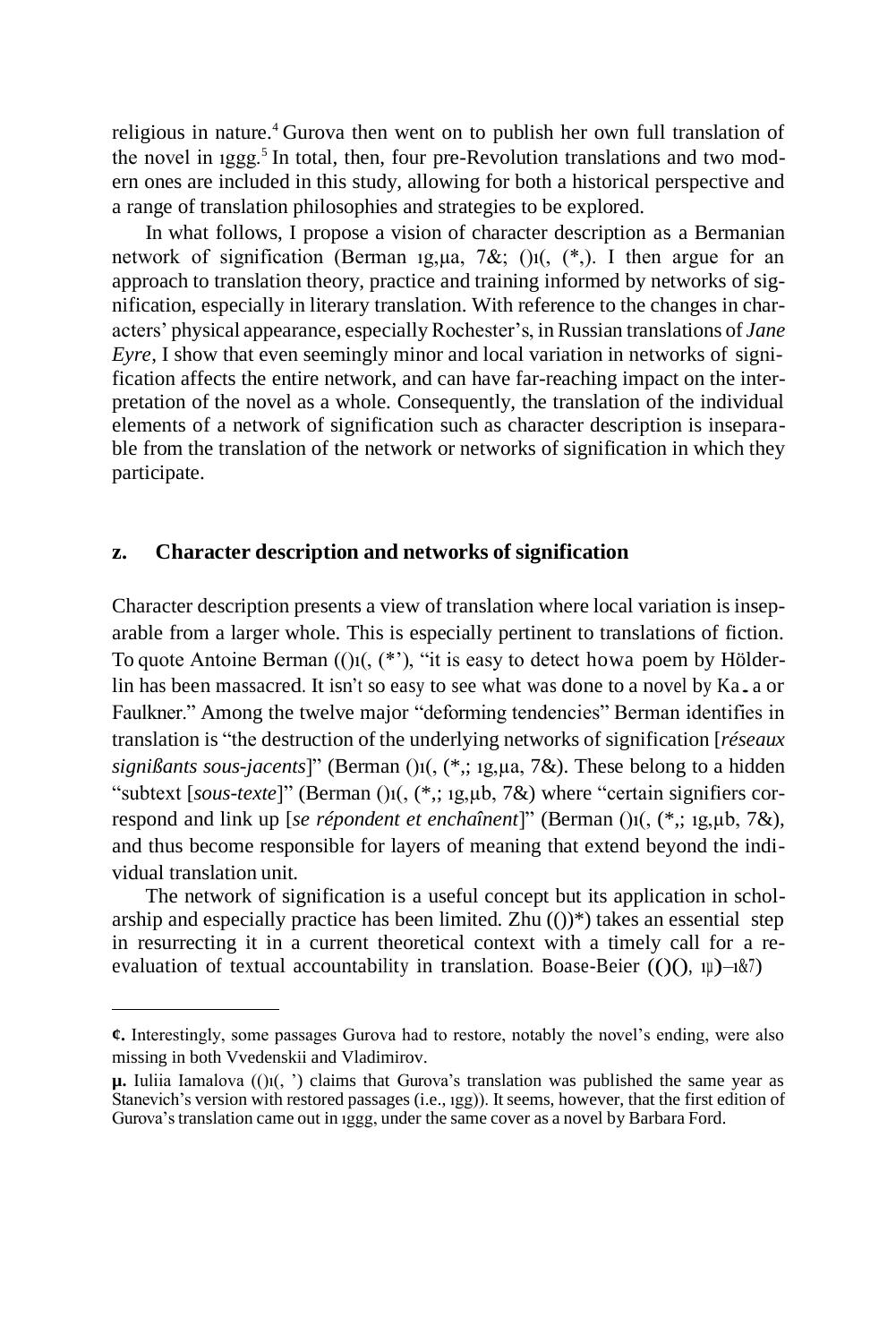similarly paves the way for systematic translation of stylistic patterns; her most recent work references Bermanian networks of signification as a basis for a pattern-oriented approach to translating poetry  $(i^*)$ ). Yet, networks of signification remain an abstraction when they could fruitfully stand for a methodology.

In character description, we have a network of otherwise independent signifiers that is as central to the source text as it is easy to identify. It corresponds to Berman's definition, with one caveat: Berman distinguishes between networks linked by a common characteristic (e.g., the Spanish augmentative su $\angle x$  -*ón* forming a network of enormous and dream-like objects in *Los liete locos* by Roberto Arlt, which Berman co-translated with his wife Isabelle as *Les sept fous*), and ones united through the signifiers' "type de visée, leur aspect" – "their aim, their 'aspect'" (Berman 1g,  $\mu$ a,  $7\mu$ ; ()<sub>1</sub>(, (\*,).<sup>6</sup> These networks all rely on repetition and are construed 'from the bottom up', as it were, with no shared reference such as a character.

However, Berman  $(()i(, (*g-\mu))$  freely admits the existence of other kinds of networks, and the translator's "misreading of these networks corresponds to the treatment given to *groupings of major signißers* in a work, such as those that organize its mode of expression [*parlance*]" (Berman ()ı(, (\*g; emphasis in the original; ıg,µb, 77). While Berman's notion of such a grouping is vague, his example of Beckett's signifiers of vision relies on a shared reference (Berman 1g,  $\mu$ b, 77), and his understanding of "the systematic nature [*systématisme*] of the text" (Berman  $(i)$ <sub>1</sub> $(i)$ <sup>\*</sup>g; 1g,  $\mu$ b, 77) includes stylistics, where networks of grammatical constructions are similarly impacted in translation. Bermanian networks, then, clearly admit of a wider definition; indeed, the concept has been extended to repeated signifiers, including those found in character description  $(Zhu)$ <sup>\*</sup>,  $($ <sup>\*\*</sup>).

Author-translators' practices testify to the importance of Bermanian networks from the writer's perspective. Beckett, for example, insisted that his German translator use the same verb to describe time and a watch stopping twenty pages apart, or stick to one of the two German synonyms for 'to do', *tun* and *machen*, throughout his translation even when the other word was more idiomatic. This made him realise "the importance to him of the echoes and repetitions of the words and phrases which work like leitmotifs" (Tophoven 1g,,, '17; see also '((). He later integrated a search for such patterns into his process, checking the frequency of each word in Beckett's French and English "to know how important it was" and "find the right degree of verbal echoes and the ways of establishing them"('ıg).Similarly,Cummins(ıg77)offers aconvincing analysisofNabokov's

**<sup>&#</sup>x27;.** Berman (ıg,µb, 7&) uses the term *mode de visée* in the book version. This is also how he translates *Art des Meinens* and *die Art, es zu meinen* in Walter Benjamin's "Task of the Translator" (Berman  $()$ )7,  $\mu\mu$ ).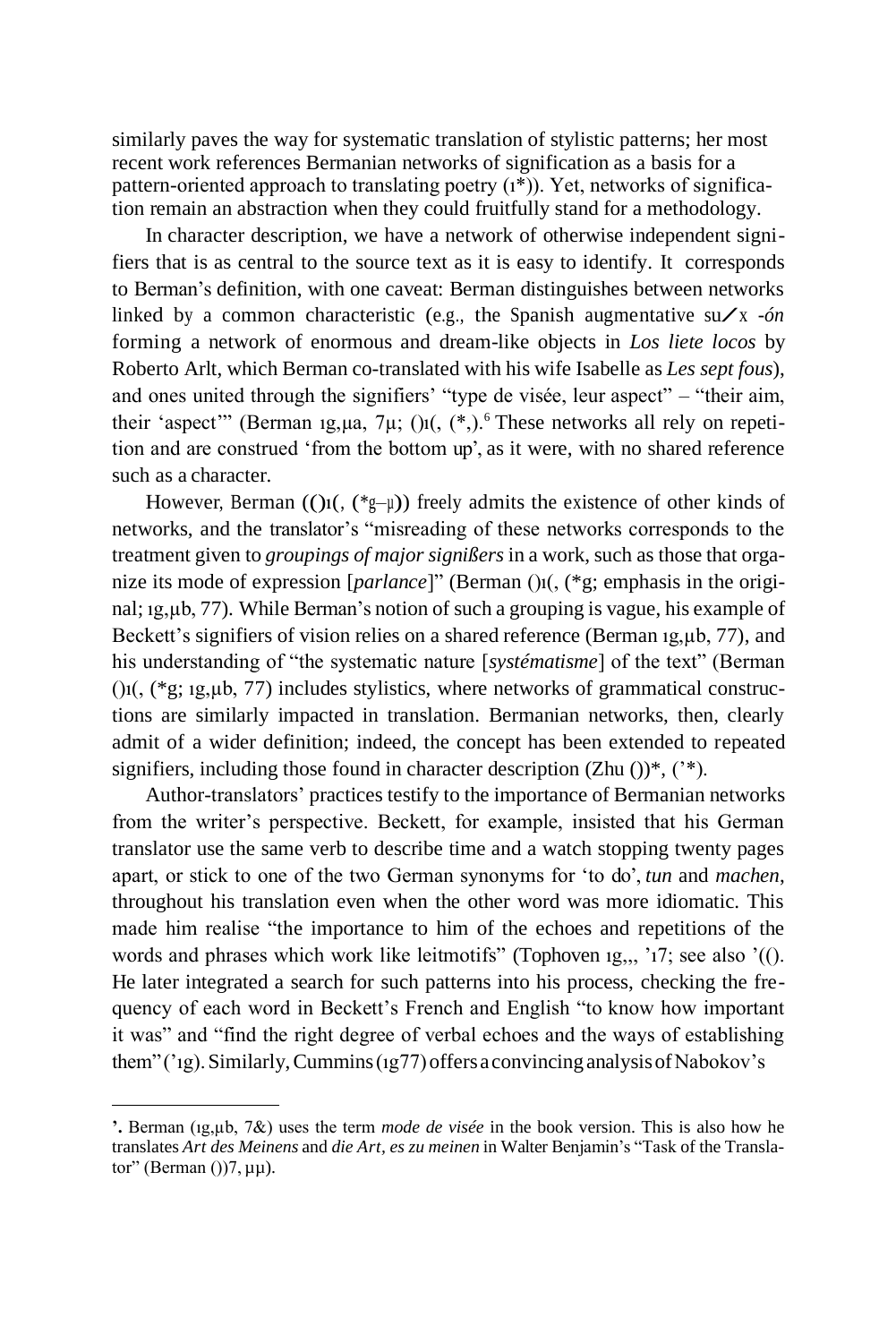Russian *Lolita*, presenting "departures from 'literal' equivalents" for certain clusters of "interconnected images of high metaphorical significance" as "poetic deviations which mimic the original while forming new Russian interrelationships" ('µµ). For example, an English network woven around Lolita's surname, Haze, is replaced in Russian by a separate but highly elaborate cluster based on the Russian 012/01234 *dym/dymka* 'smoke/mist, haze' and other key word-families  $('uu-<sup>3</sup>$  &1).

As Berman warns translators, "if such networks are not transmitted, a signifying process [*l'un des tissus signißants*] in the text is destroyed" (()ı(, (\*g; ıg,µa, 7&). Lotman's (ıg77) semiotic analysis accounts for the mechanisms behind such losses. Art, according to Lotman, is both a secondary modelling system built on top of language, and itself a language in the semiotic sense of "any communication system employing signs which are ordered in a particular manner"  $($ , $)$ .<sup>7</sup> Patterns, grammatical or semantic, are a key mechanism in such systems, responsible for art's ability to "transmit a volume of information too great to be transmitted by an elementary, strictly linguistic structure" (1)). Since this information "can neither exist nor be transmitted outside this artistic structure" (ibid.), the translator must see their task as reproducing two modelling systems at once: the linguistic sequence and its structure as a literary text. Otherwise, the building of series, a vital information-encoding mechanism, consistently suffers in translation, with no model to counter or even fully assess this tendency.

Yet, how can translators preserve something they o-en cannot reliably identify? Not even the most attentive reader or critic can be expected to be aware of all the patterns within a literary text. What is more, the semantic load carried by each pattern varies, as does its importance within the system. Translation Studies still lacksamethodology that would enable translators to identify networks in<br>the source text systematically, translate them e/ciently, and resolve contentious issues such as which modelling system takes precedence when the two come into con5ict.

In this light, referential networks carry significant advantages for the researcher seeking to establish such a methodology. Whether we consider a character's distinct traits, or compare a feature across characters, we rely on signifiers we can anticipate and locate in nearly every novel with potential for follow-up studies of large corpora. Berman  $(()$ 1 $($ ,  $(*g)$  rightly points out how easily frag- ile verbal patterns, overlooked by the translator, cease to be patterns, and there- fore to be meaningful, in translation. Visual networks such as appearance cannot fail to find a representation in the reader's mind: once a character is there, we

**<sup>(.</sup>** See Semenenko  $(0)$ **i** $(0, 7)$ <sup> $-2$ </sup>,  $)$  for a broader problematisation of the term 'modelling system', selected partly as a euphemism forsemiotics.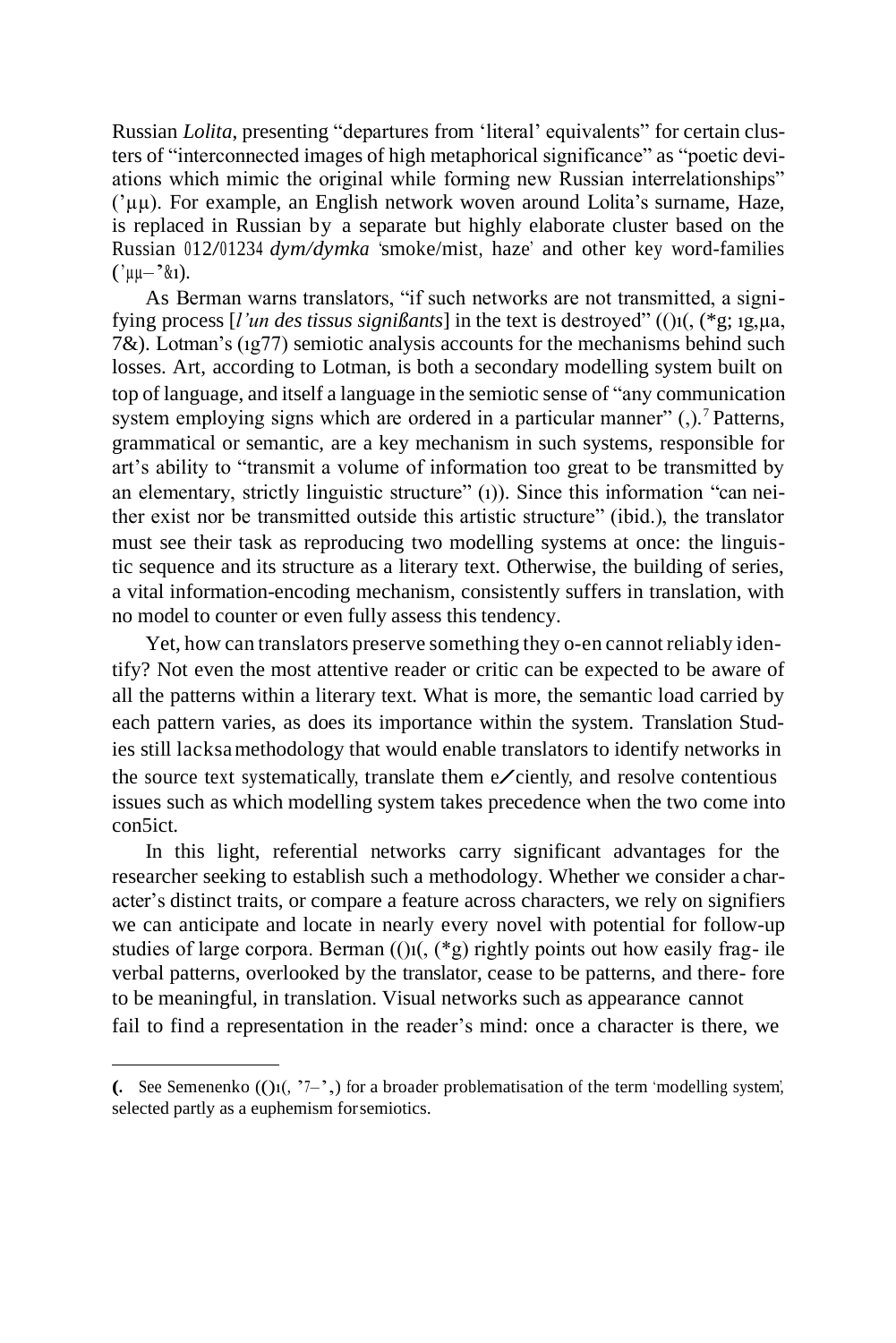must imagine them. However distorted, this network may transform but will not disintegrate in translation. A network of augmentatives may become weaker or stronger, but its significance within a text allows little room for variation. In contrast, translation variation modifies the meaning of most referential networks and leads to tangible shi-s (in the case of character description, in visual representation). This implies a valuable extension to Berman's analysis, and points toa level of complexity other networks may share: for example, if a network consists of Nabokov's colour references, changing these colours in translation may not only weaken or destroy the network but result in a different synaesthetic code (see Cummins  $1g77$ ,  $\alpha_1 - \alpha_2$ .

Lotman (1g77) proposes a further distinction between primary and secondary modelling systems. In secondary systems, equivalent elements are not identical to each other but "synonymous in relation to a common denotatum, to the semantic system as a whole and to any of its elements" (\*&). To form such equivalences, writers tend to select elements that are particularly remote in linguistic terms (ibid.). Thus, it becomes all the more necessary to extend the notion of Bermanian networks to capture referential structures that create relationships of equivalence within the source text through meaning-generating units that are structural rather than linguistic. I therefore argue that referential networks, such as character description or signifiers of vision, cohere in similar ways to repetition-based networks and are equally impacted in translation by changes to their constituent parts. Their total identity with their textual components allows the meaning they generate *as networks* to contribute to the narrative (the character's actions; the theme of vision). $8$ 

Networks of signification, then, can be varied and lend themselves to classification (see Scott and Thompson ()) $i, *$ –g). This is an essential step towards systematic detection, leading in turn to opportunities for literary analysis and a novel perspective on priorities in translation. Unlike previous case studies that apply Berman's deforming tendencies (e.g., Kahlaoui ()ı,; Vamenani and Sadeghi ()ı,), my goal is not to identify or quantify losses. Instead, in this case study, I focus on a manageable and controlled network based not on repetition but on the mutual complementarity and interdependence of its elements, which allows for replication and comparative studies. This opens a pathway towards a muchneeded model of the general mechanisms whereby networks are formed and pris-

**<sup>).</sup>** In this, referential networks stand apart, like Zhu's repetition-based notion of a 'leitmotif ', from a "motif or a theme that operates intertextually as a general concept or doctrine" (Zhu ())\*, ('µ). Motifs or themes, though reliant on key signifiers, are never exhausted by them. However, the term 'leitmotif' appears too broad and associated with thematic patterns. I therefore see a need to clarify but not to change Berman's original terminology.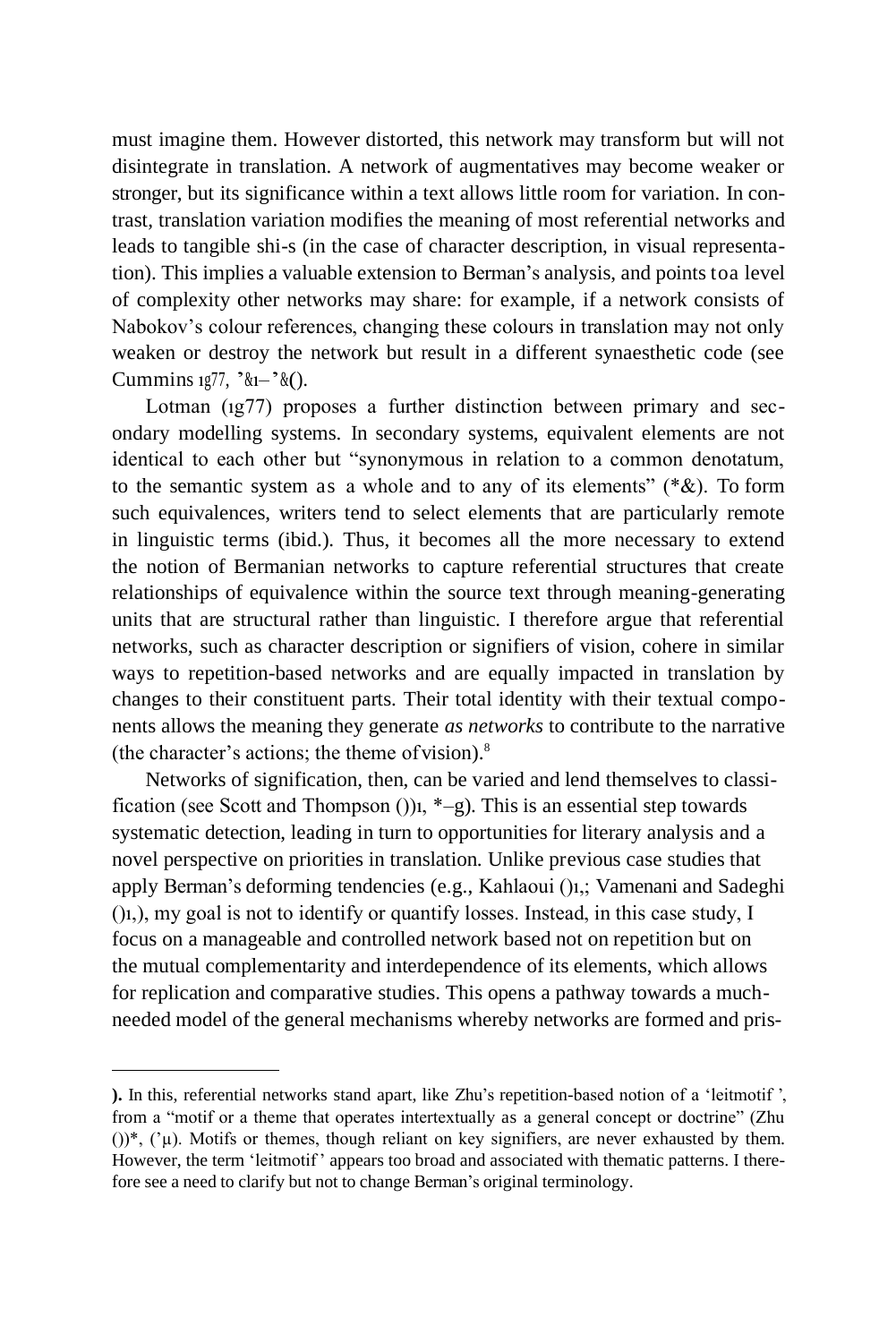matically modified in translation (Reynolds ()()), as well as new methodologies for both decision-making in translation and translator training (see Boase-Beier  $1gg, ',-*)$ ; Zhu ())\*, (\*1).

#### **9. The literary portrait and the Russian** *Jane Eyre*

Lev Vygotsky  $(i, \&)$  introduces the helpful notion that the totality of a literary work, once read, coincides with its title in the language of our thought and private meanings, our "inner speech" ((\*7). Thus, each reader's private meaning (62167 *smysl*) of a literary work such as *Don Quixote* or *Hamlet* "is contained in one name" (ibid.). This chimes with Tolstoy's ( $1g$ ,  $(g\&)$ ) claim that, to explain what he meant by *Anna Karenina*, he would have to rewrite the novel word by word – an example Lotman (ıg77, ıı) cites to illustrate the information-encoding role of structural patterns in literature. The same may perhaps be said of the character's name standing for the descriptions that stimulated our interpretation of that character, including physical depiction of appearance.

Elaine Scarry (())ı) speaks of "great sensory writers" ((ı) who "bring about acute mimesis of perception" ((,) before the reader's mental eyes. Most fMRI studies show physical activation of the brain regions responsible for the perception of a vividly imagined object "in the absence of any actual visual input" (Richardson () $\mu$ , ( $(\mu)$ . Such mechanisms may strengthen character representation, as each detail contributes to a lingering mental image that informs interpretation throughout the novel and beyond. The reliance of a character's appearance on visual mental representation sets it apart as a potential object of empirical studies of visual descriptions, illustrations, or adaptations. For example, controlled studies of back-translations, visualisations, or reader surveys may clarify the cognitive impact of network variation on character perception (see Ferreira ()ıµ). In the meantime, character description offers an especially vivid illustration of Bermanian networks as they transform intranslation.

The literary portrait evolved over the course of the nineteenth century from exhaustive descriptions à la Balzac to the modern strategy whereby "the reader [...] is le- with his own imagination to complete the full portrait. Although this manner may initiate a highly sophisticated aesthetic process in the reader'smind, one no longer is dealing with the portrait created by the author" (Heier ıg7&, '('). Despite being a contemporary of Dickens, Brontë anticipates this tendency, and plays a part in defining it. Her technique consists of an optional sketch supplemented by cursory references to appearance scattered throughout the novel (see Schneider ())<sub>1</sub>,  $\&$ <sub>1</sub>); Felber ())<sup>7</sup>,  $*\gamma$ <sub>1</sub>). For the purposes of this study, I consider the totality of these descriptions as the 'portrait' and use the terms 'literary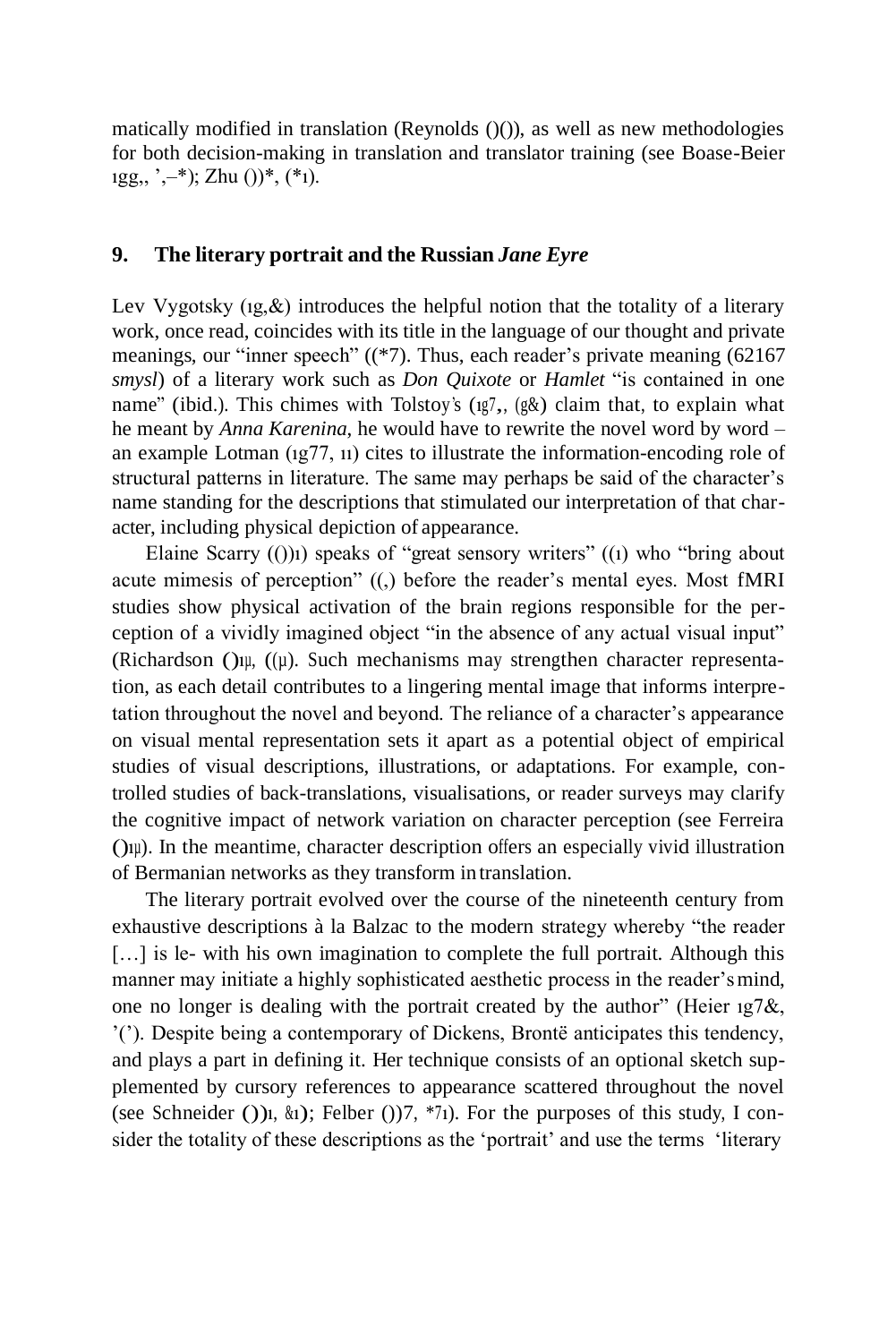portrait' and 'character description' near-interchangeably. The resulting impression of these descriptions is a mosaic that the reader must carefully assemble, filling in the gaps and considering each speaker's (o-en questionable) point of view: it relies on the textual network of descriptions, but is completed by each reader's imagination. Thus, each element in the new network re-created by the translator determines, as in the original, more than the information it contains, and each translation choice must be considered in terms of its larger impact.

Let us turn, for example, to Brontë's Mrs Reed to consider how the information we are given leads us to imagine her in our mind's eye. Much of this network is condensed in Jane's description as she observes her aunt, about to revolt against her, but more references are scattered elsewhere. Mrs Reed was

six or seven and thirty; she wasa woman of robust frame, square-shouldered and strong-limbed, not tall, and, though stout, not obese: she had a somewhat large face, the under-jaw being much developed and very solid; her brow was low, her chin large and prominent, mouth and nose su/ciently regular; under her light eyebrows glimmered an eye devoid of ruth; her skin was dark and opaque, her hair nearly 5axen; [...] she dressed well, and had a presence and port calculated to set of fhandsome attire. (Brontë  $()$ ),  $(g)$ 

This portrait undergoes significant changes in Russian. For example, in the source text the "Cairngorm" or yellowish-brown colour of her eyes is not mentioned until later, when we learn that Eliza inherited it (Brontë ())<sub>1</sub>, 1g<sup>\*</sup>). Two early translators clearly felt uncomfortable with the omission, and took the liberty of correcting it: Vvedenskii (ı,\*g) makes her eyes grey, while Vladimirov (ı,g', \*ı) makes them brown (as evidence of the less-than-conscious processing of a network, he then distractedly switches to grey later on, presumably a-er Vvedenskii). Similarly, though Mrs Reed's dark skin colour is translated, all four early translations do away with a reinforcing passage where John Reed reviles his mother "for her dark skin, similar to his own" (ı(; in other words, John is no longer dark-skinned), and Stanevich (ıgµ)) translates her skin colour as yellowish to go with John's "sallowness" (7). There are other subtle changes; for example, the solid under-jaw and prominent chin vary from slightly to disproportionately salient between translations.

Mrs Reed's stoutness poses another di/culty, as no available Russian equivalent connotes good health as well as corpulence. Elsewhere, Bessie criticises Jane for not being "so very stout," while Mrs Reed, she reports, "looks stout and well enough in the face" (Brontë ())ı, 77), a positive use unthinkable in Russian. The translators' solutions all make Mrs Reed fat rather than attractively full-bodied, while in English her corpulence complements her stately port and dress sense; most translators also amplify the connotations of distaste in the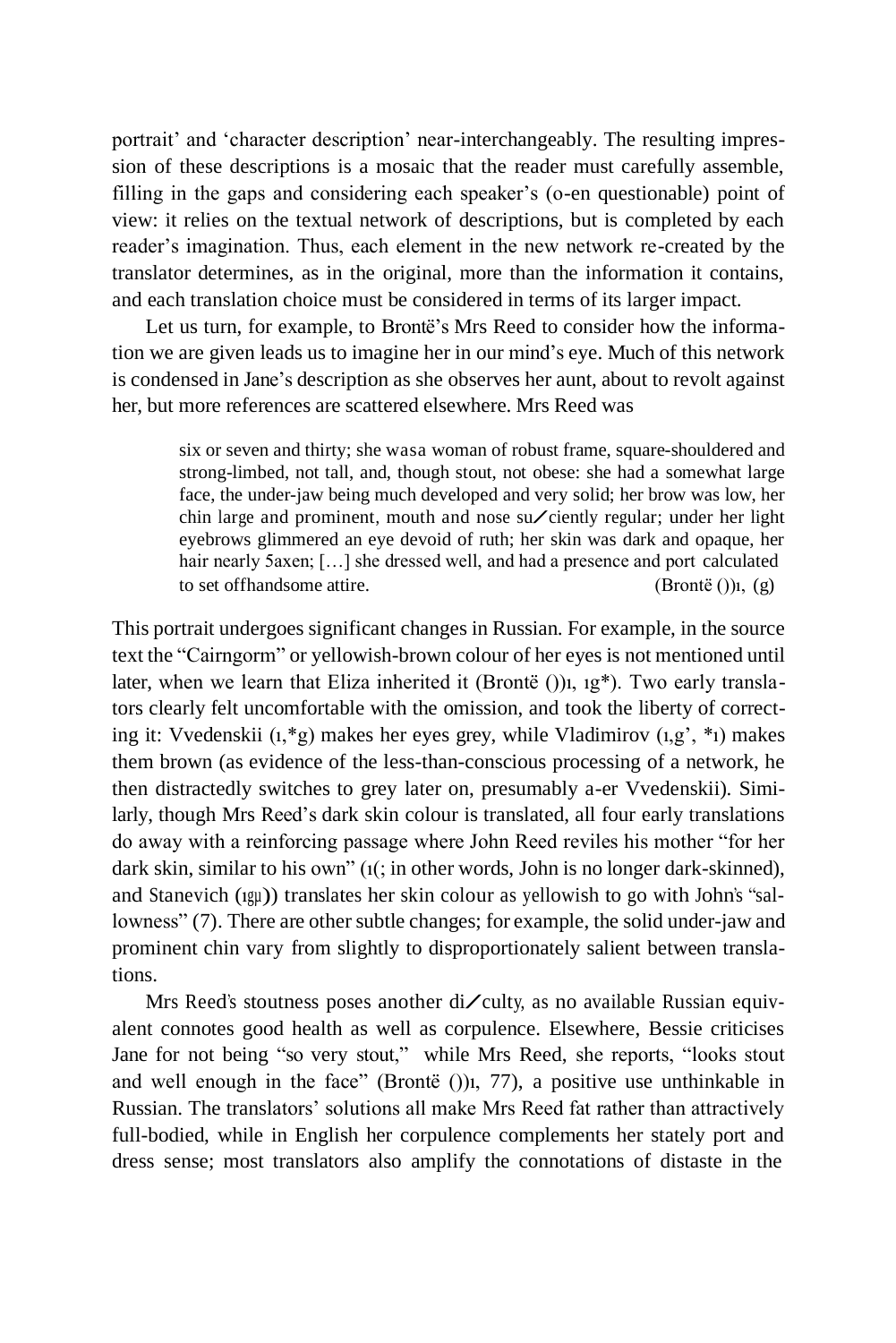negation 'not obese'. Vvedenskii's (ı,\*g, ()ı) Mrs Reed is 'quite fat but not disgustingly so' ("08987:;8-T876T4=, ;8 ;e <sup>08</sup> ?e@8?A4@B=" *dovol'no-tolstaia, no ne do*  $bezobraz\bar{u}a$ <sup>9</sup>. Vladimirov  $(i, g', *_1)$  has her simply as 'quite corpulent' ("08987:;8 C87;4=" *dovol'no polnaia*). The ıg)ı version translates her as 'robust' ("3ADC34E8 678Fe;B=" *krepkogo slozheniia*) (Anon. ıg)ı, \*(), but omits any men- tion of height or size, though it does call her 'quite fat' ("08987:;8 C87;4=" *dovol'no polnaia*) (ıı,) elsewhere. Stanevich (ıgµ), \*µ) makes her 'corpulent but not 5abby' ("C87;4=, ;8 ;e A46C719G4=6=" *polnaia, no ne rasplyvshaiasia*) and gi-s her with 'big bones' ("GHA838I <sup>386</sup>T:J" *shirokoi kost'iu*). Finally, Gurova (ıggg, ()) uses "08A80;4=" *dorodnaia* 'stout', which does the job but evokes an archaic image of stoutness considered attractive in Russia generations before the novel is set. While Vladimirov  $(i, g', *i)$ , unaccountably, makes her 'tall' ("A8674=" *roslaia*), most versions also translate 'not tall' literally as ;e916834= *nevysokaia* 'not-tall', which is closer to 'short' in Russian and makes Mrs Reed appear shorter in Russian, as well as fatter.

Not only does Jane's aunt, then, look different in each Russian version, but many epithets are subtly skewed towards less winning alternatives. Mrs Reed's "somewhat large" (Brontë ())ı, (g) face is rendered as 'broad' by all translators except Koshlakova (who omits the passage) and Stanevich; her exotic "Cairngorm" (ıg\*) eyecolour becomes unpleasantly 'yellowish'; and Gurova (ıggg, ()) bestows her with 'roughish' skin ("EAK?894T4=" *grubovataia*) in lieu of 'opaque'. Vvedenskii (ı,\*g, ()() places emphasis on Mrs Reed's muscles and broad shoulders in conjunction with fatness and short stature, making her appear masculine and somewhat grotesque. Stanevich (ıgµ), \*µ) makes her very solid under-jaw and large chin 'heavy' ("T=Fe78I" *tiazheloi*) and 'massive' ("2466H9;1I" *massivnyi*) respectively.

In English, qualifiers like "though stout, not obese" (Brontë  $()$ ), (g) and "somewhat large face" (ibid.) show Jane's desire to be unbiased, and she compliments her aunt on her management skills and her "presence and port" (ibid.). Mrs Reed is an unpleasant character, but she is also an attractive healthy woman with a strong personality and some social standing. The Russian translations tend to make her more caricatured and less personable by transferring nuances of the character's inner deformation to her outward appearance.

The impact of Mrs Reed's stoutness on her attractiveness in translation is symptomatic of the larger network relating to beauty in *Jane Eyre*. Brontë makes a clear distinction between the novel's set of beautiful characters (St. John, Blanche, and Rosamond but also, to some extent, Georgiana, Mary, Diana, and little Adele) and the mere mortals whose ranks include both protagonists. Most descriptions

**g.** Here and elsewhere, the (back-)translations are by me, unless stated otherwise.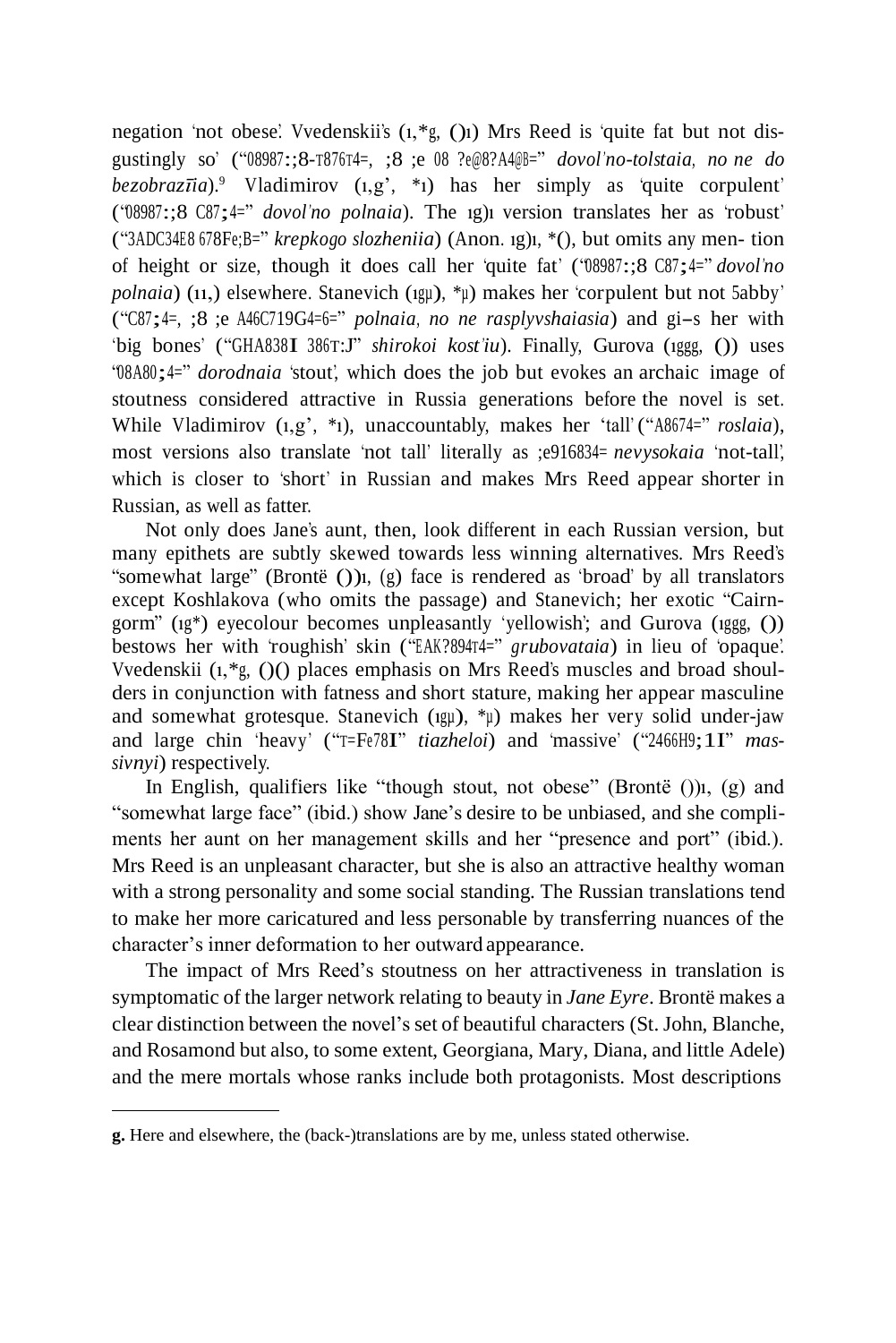rely on the basic unspoken assumption that beauty is objective. It is most definitely not in the eye of the Brontëan beholder: either one has it, or one does not. Jane looks prettier when she is happy with Rochester but that is explained by new hopes and keener enjoyments; she gained some weight and objectively improved to some extent. Jane and Rochester's union is one of two people matched, among other things, in their lack of beauty, rather as the union of either Jane and St. John or Rochester and Blanche would have been a poor match in that same regard.

What is then the objective consensus? The key to Jane's descriptions of people she presents as attractive is regularity and symmetry, a classical ideal. St. John has a "classical" nose and "Athenian" mouth and chin (Brontë ()), (g<sup>\*</sup>), and Blanche (at least in Jane's imagination) a Grecian neck and bust (1'7). When Jane or Rochester is described as unattractive, what this really means is that their bodies or features do not conform to a certain (symmetrical) standard:Jane's features are irregular and marked, and Rochester's chest is out of proportion with his body.

Brontë's  $(1)$ <sub>1</sub>) choice to make her protagonists physically unattractive is significant within the novel's evolution between the early nineteenth century and the ı,&)s, in which the beautiful but bland romantic heroines are gradually replaced by the "heroine of irregular features" (Fahnestock ıg,ı). This "aesthetic of the imperfect" allows for a new kind of heroine, whose very imperfections make room for strength of character and personal growth ("'). Brontë's own motivation behind the novel, as reported by Gaskell  $(1g)\&$ ), plays out this very drama in an argument with her sisters, who claimed that only a beautiful heroine could be interesting: "Her answer was, 'I will prove to you that you are wrong; I will show you a heroine as plain and as small as myself, who shall be as interesting as any of yours.'" (n.p.). This makes sense in physiognomic terms: insofar as character is expressed in salient features, asymmetrical by definition, striking personality must be accompanied by irregularity in appearance (with St. John the exception that proves the rule). Yet, the modern reader suspects that these imperfections refer to a different kind of attractiveness, and that Jane and Rochester are subject to the prejudices of their time, which Jane interprets as a timeless ideal.

It comes as no surprise that the Russian translations, which exist within a different tradition, vary in where they place the protagonists on the elusive scale of physical attractiveness. Lpophatic statements about Jane's appearance, such as her self-admonition "you are not beautiful either" (Brontë ())<sub>1</sub>, 1"), are translated as ";e3A46H94" *nekrasiva* 'not-beautiful' in Russian. The word connotes extreme plainness rather than a lack of beauty (much as ;e916834= *nevysokaia* 'not-tall', really means short). Elsewhere in the novel, Vvedenskii (ı,\*g) and Vladimirov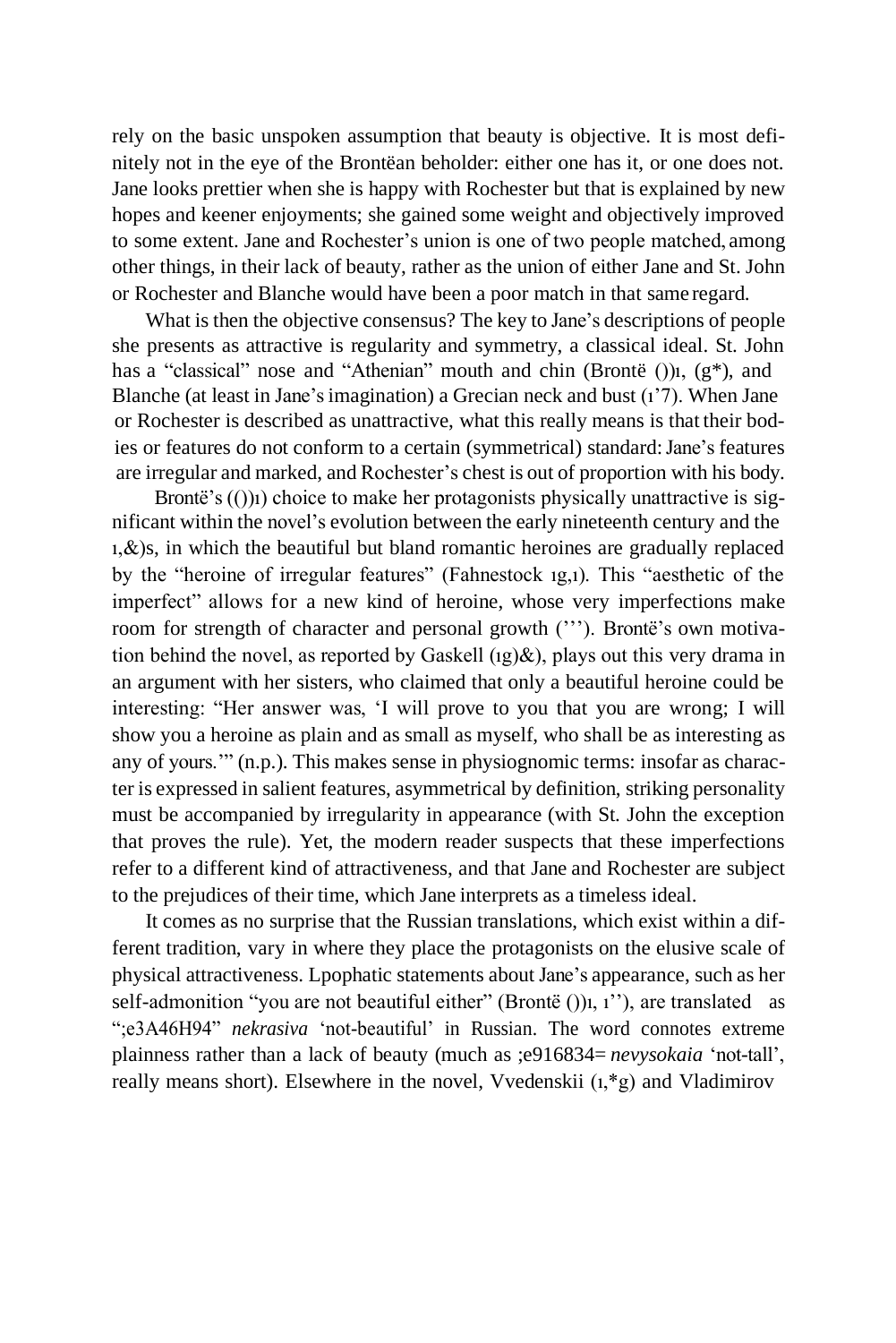(ı,g') opt for ";e0KA;4" *nedurna*, which means 'not-ugly', but suggests that one is, in fact, rather attractive.<sup>10</sup>

What about Rochester? Jane tells Bessie her master is "rather an ugly man, but quite a gentleman" (Brontë ()) $\iota$ ,  $\iota$ g'). The two earliest translations do away with this conversation, but the other four suggest where Rochester may stand with the Russian readers: one renders "rather an ugly man" as "0KA;8HM Ne789e3O" *durnoi chelovek* 'bad/bad-looking man' (Vladimirov ı,g', (7g), two more as "8Ne;: ;e3A46H91HM " *ochen' nekrasivyi* 'very bad-looking' (Anon. ıg)ı, ,g; Gurova ıggg, ı(,), and one as "638Aee ;e3A46H9" *skoree nekrasiv* 'rather bad-looking' or 'more badlooking than not' (Stanevich 1gu), (()). The range, then, is from fairly unattractive to very unattractive.

Elsewhere, the earliest, Vvedenskii (ı,\*g), and, curiously, the latest, Gurova (ıggg), translations render 'ugly' literally with two Russian synonyms, "?e@8?A4@;1I" *bezobraznyi* (Vvedenskii 1,\*g, ((, 11µ) and "KA80 /KA807H91I" *urod*/*urodlivyi* (Gurova ıggg, 7µ, ,'), respectively. Both have connotations of disfigurement; the original meaning of KA80 *urod* is 'a freak of nature'. None of the other four translations go anywhere near such unambiguous terms. Koshlakova  $(1, u7)$  avoids descriptive terms such as 'unattractive' or 'ugly', and instead consistently emphasises that Rochester's appearance is lacking in *Jane's* eyes (until, that is, it is not). At one point, Koshlakova inserts the comment: "P8 e67H 8;O 0K247O STH2O CA8H@9e6T<sup>H</sup> ;4 2e;= ?74E8CAB=T;8e 9CeN4T7D;Be, <sup>T</sup><sup>8</sup> 689eAGe;;8 8GH?6= 9O A4@6NeTD: <sup>H</sup> 91A4Fe;Be 7HR4, <sup>H</sup> 24;eA1 eE8 NAe@91N4I;8 ;e

 $;A49H7H6: 2;D, CNTH 8638A?7=7H 2e:=''$  [If he thought to impress me [...],

he was entirely mistaken: both his expression and his manners were extremely unpleasant to me, and I found them almost insulting]  $(i, -i(g) - a$  liberty inspired by the French adaptation where Jane finds Rochester's attitude extremely offensive. Vladimirov's  $(i, g')$  translation takes a-er Vvedenskii  $(i, *g)$  – indeed, Vladimirov  $(i, g')$  sometimes li-s entire phrases from his predecessor – and uses the term "?e@8?A4@;1I" *bezobraznyi* 'ugly' (ı&') as well as ";e3A46H91I" *nekra- sivyi* 'plain', etymologically 'not beautiful' (ı7\*) and "0KA;8I" *durnoi* 'bad/badlooking' ((7g), but the overall impression is mitigated. Even describing the gypsy, in whose appearance Jane found nothing "to trouble one's calm" (Brontë ())i, ı&7), he opts for "8TT473H94JS4E8 H7H <sup>6</sup>TA4G;4E8" *ottalkivaiushchego ili strashnogo* 'repellent or scary' ((\*\*). In other words, even in the guise of an old crone, Vladimirov's Rochester is not as hideous as Vvedenskii's and Gurova's choice of terms suggests about him in his usual attire. The abridged ıg)ı translation by an anonymous translator removes all emphasis from Rochester's lack of

**ıo.** For an in-depth discussion of Jane's appearance and the implications for her status as narrator, see Kelbert (forthcoming).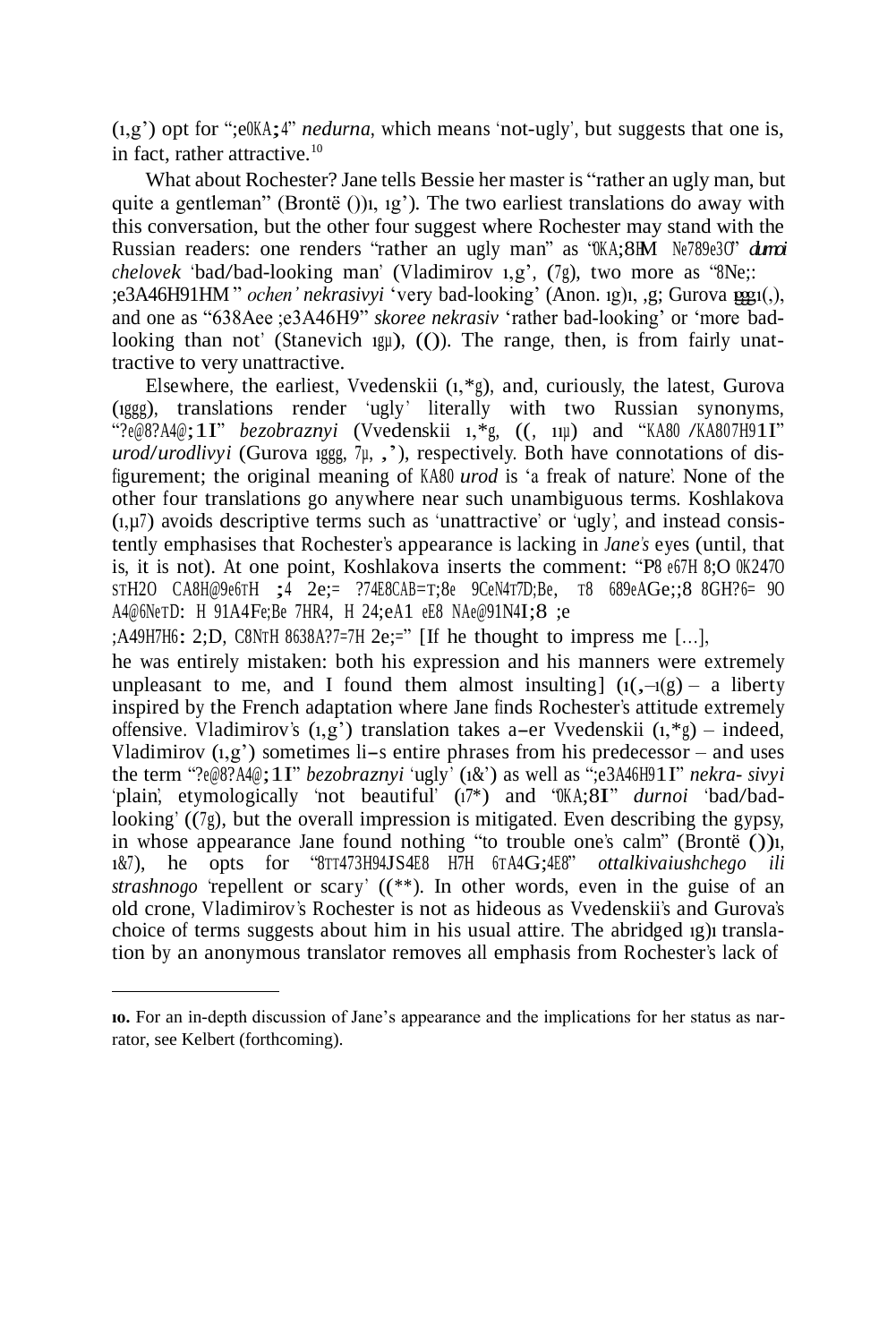beauty as many relevant passages are missing; he is only called 'bad-looking'twice and the effect is far less striking. Finally, the classic version by Stanevich (ıgµ)) is by far the kindest to both protagonists. Just as her Jane is merely not beautiful enough rather than plain, her Rochester is similarly not entirely attractive. The word she prefers is ";e3A46H91I" *nekrasivyi* 'not-beautiful' or 'bad-looking' (ı'µ) and even that is consistently mitigated by qualifiers. Overall, Rochester evolves, under the pens of his Russian translators, from visually repellent to not exactly handsome, and back.

#### **¢. Rochester's physiognomy**

Deviations from classical proportions gain a new importance in physiognomy, the pseudoscience linking appearance to character. The importance of the physiognomic (Graham ıg&&; Jack ıg7); Fahnestock ıg,ı; Hollington ıgg(; Felber ())7) and phrenological (Boshears and Whitaker ()ı') code for late eighteenth- and nineteenth-century novelists in general, and Brontë in particular, is well established.<sup>11</sup> Fahnestock (1g,1,  $'(u)$  points to character description as a shortcut to personality conveyed via a physiognomic code shared between the writer and the reading public. Indeed, popular accounts of the importance of a certain kind of nose or chin were widespread in the mid-nineteenth century (Hartley  $()$ ) $\mu$ ; Pearl (i)), and Jane and Rochester are very comfortable deciphering each other's appearance using this code.<sup>12</sup>

As the cultural and semiotic content of each physical trait varies widely, character description can become a particularly complex object of translation. Is the translator to adjust physical appearance to convey its interpretative potential, or to translate each word faithfully knowing these connotations will be lost on the reader? John Reed, for example, grows up into a handsome young man but with particularly thick lips, which the contemporary British reader was likely to read as a propensity to strong desires (Walker  $_1$ ,  $*$ ,  $(*\&-(\&*)$ ; Fahnestock 1g,1,  $*$ ). Indeed, this was a trait used to convey a character's sexual nature in an era when not much open reference to such matters was acceptable. Bertha'slips are "swelled and dark" (Brontë ())ı, (\*(), unsurprisingly, given her promiscuous conduct (see Fahnestock 1g,1, '(&), and indeed, even Rochester's own "5 exible-looking mouth"

**ıı.** Phrenology "offered an explanatory structure for the experience of internal division which was crucial to [Brontë's] work" (Shuttleworth ıgg&, &(), and Brontë was once impressed by a phrenologist's reading of her own character. See Heier (ıg7&, '(\*).

**ız.** Jane does it from a phrenological perspective as she rebukes Rochester for his lack of charity (see Walker  $\mu$ ,  $(\lambda)$ , and Rochester, physiognomically, in his guise as a gypsy.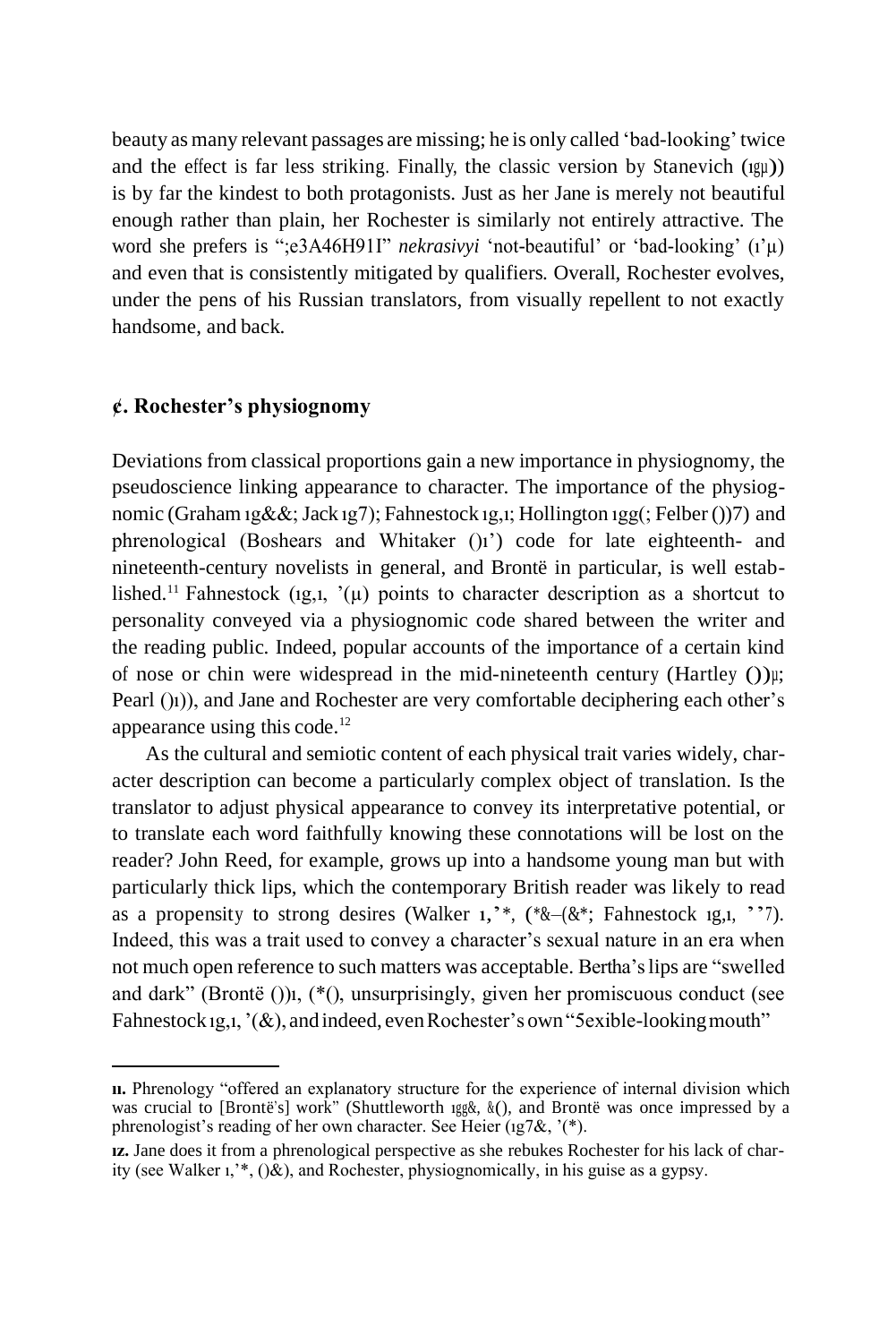is "by no means narrow" (Brontë ())ı, ıgg). In Russian, however, thick lips are just thick lips, and some of the meaning must be lost.

Rochester's appearance is romantically stern; dark in face, eyes, and hair (which is now sable, now jetty or ebon); yet also imperfect in a rather realistic way. His "unusual breadth of chest" is mentioned several times, so that the general impression, given his middle height, is one of disproportion, although his figure is athletic. Hisface is dominated by the features pronounced most telling by physiognomists: forehead, nose, mouth, and chin. At one point, he demonstrates his forehead to Jane as proof of intelligence, a phrenological reference that she reads seamlessly (ıı(). Indeed, the formidable forehead (also known as his "heavy brow," "massive head," "square, massive brow," "broad and prominent forehead," etc.) crops up again and again. Its broadness characterises its owner as not so much a person of practical intellect as a deep, noble mind (Walker ı,'\*, \*ı).

Rochester's nose confirms this conclusion: it is straight, "more remarkable for character than beauty," with "full nostrils" (Brontë ())ı, ı)(). This is "the cogitative or wide-nostrilled nose" which, "always combined with some characteristic profile […] indicated strong powers of thought" (Fahnestock ıg,ı, '\*\*). Walker (1,<sup>\*\*</sup>, (µg) also links wide nostrils to the "power for procuring emotion." Its straight contour (which Rochester has in common with St. John) indicates "a refined character, one who preferred to act indirectly," as indeed both male protagonists choose to do in the novel (Fahnestock ıg,ı, '\*\*). Brontë is slow to give away the traits thought to indicate amativeness (chin) and appetite (mouth). Eventually, though, we can decode both from Jane's sketch of Rochester at Mrs Reed's: his "square lower outline of visage" (Brontë ())ı, ıgg) implies a broad chin, indicative of "violent love" (Wellsı,&&, ıµ&).

What happens, then, in Russian, where the physiognomic code is less legible, and not legible at all for later translations?<sup>13</sup> As may be expected, this leads to considerable variation, as most translations bestow the protagonist one with a unibrow, another with a massive lower jaw. The shape of the forehead, the nose, and the chin also varies.

Table ı allows us to consider each of the six Rochesters in turn. Variation includes various combinations of dark versus black hair or eyes, a large versus a peculiarly overhanging head, a straight versus a long nose, thick lips versus a well-shaped mouth, a line versus a dimple on his chin, the presence or absence

**ı9.** Echoes of the physiognomic and phrenological craze did reach Russia. Pushkin owned a copy of Lavater (Heier ıg7&, '(µ); Karamzin corresponded with Lavater, visited him in ı7,g and undertook to translate some of his work (although he only hoped to sella few copies). It is reasonable to assume that, even in ı,\*g, Russian readers were less intimately acquainted with physiognomy than Brontë's target audience.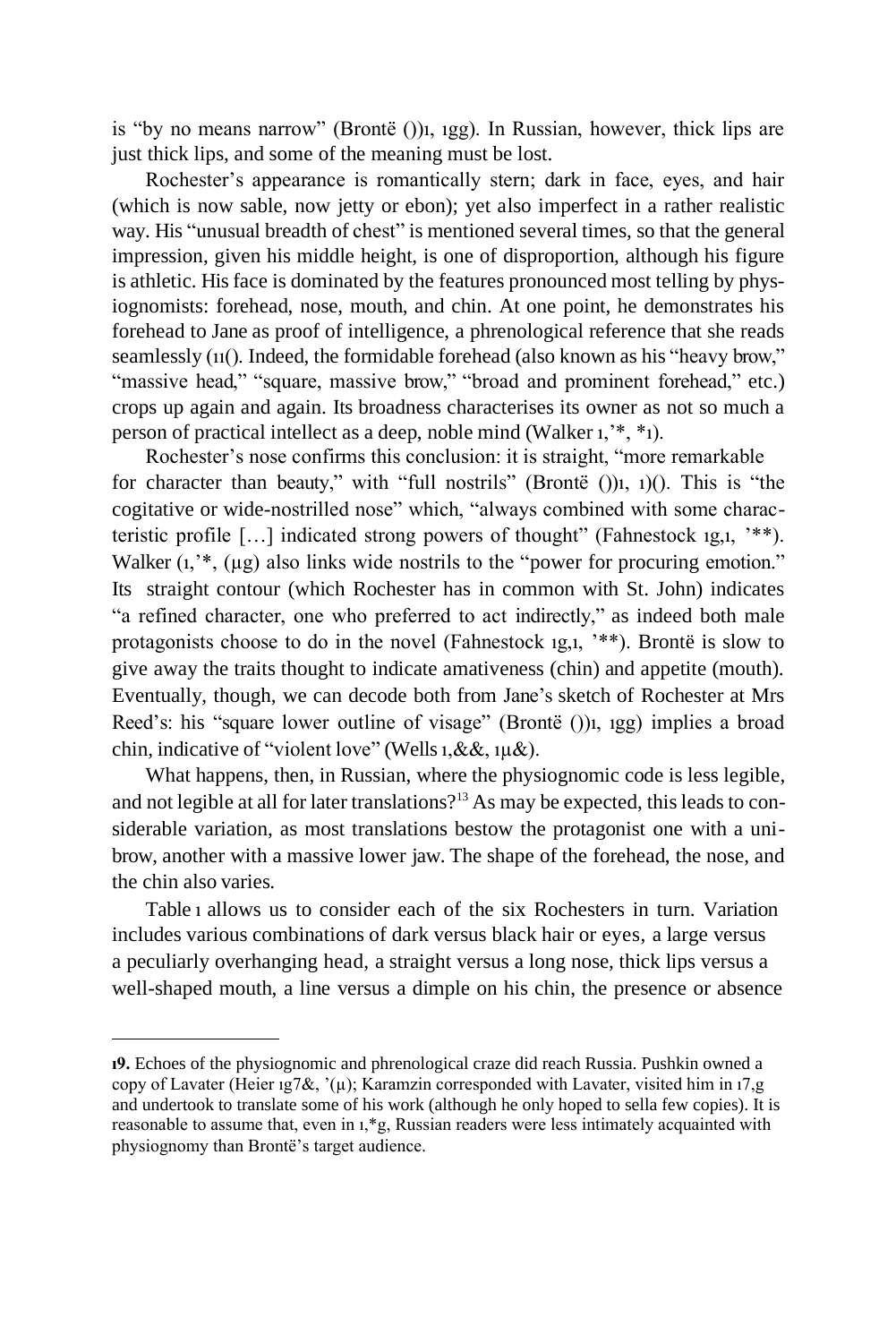|                     | Vvedenskii            | Koshlakova  | <b>Vladimirov</b> | Anon.       | <b>Stanevich</b> | Gurova      |
|---------------------|-----------------------|-------------|-------------------|-------------|------------------|-------------|
|                     | (18.7)                | $(18\mu)$   | (18/9)            | (l/0l)      | $(l/ \mu 0)$     | (1/1/1)     |
| Forehead            |                       |             |                   |             |                  |             |
| square              | <b>XXX</b>            | angular     |                   |             | x angular        | XXX         |
| large/massive       | $\mathbf X$           | $\mathbf X$ | $\mathbf X$       |             | XX               | x heavy     |
| prominent           | $\mathbf X$           | excessively | $\mathbf X$       | X           | convex           | convex      |
|                     |                       |             |                   | overhanging |                  |             |
| broad               | $\mathbf X$           | $\mathbf X$ | XX                |             | $\mathbf X$      | $\mathbf X$ |
| high                |                       |             | $\mathbf X$       | pale        | $\mathbf X$      |             |
| white               | colourless            |             | x colourless      |             |                  | marble      |
| <b>Head</b>         |                       |             |                   |             |                  |             |
| $\rm massive/huge$  | massive               | enormous    | large             | large       | massive          | massive     |
| intellectual        | x line                |             | $\mathbf X$       |             | x bumps,         | x bump      |
| (protuberances /    |                       |             |                   |             | line             |             |
| conscience-         |                       |             |                   |             |                  |             |
| line vs bump)       |                       |             |                   |             |                  |             |
| <b>Nose</b>         |                       |             |                   |             |                  |             |
| long                | $\bar{X}$             |             |                   |             |                  |             |
| symmetrical         | $\mathbf X$           |             | XX                |             | $\mathbf X$      |             |
| stark contour       |                       |             |                   |             | $\mathbf X$      | XX          |
| character           | X                     |             |                   |             | X                | X           |
| straight ridge      |                       |             |                   |             | $\mathbf x$      | $\mathbf X$ |
| nostrils            | 5aring, wide,<br>full | open        | 5aring, wide      |             | 5aring,<br>wide  | large, wide |
| Mouth               |                       |             |                   |             |                  |             |
| grim/firm           | XXX                   |             | XX                |             | XXX              | XXX         |
| large               |                       | $\mathbf X$ | $\mathbf X$       |             |                  |             |
| 5exible             | $\mathbf X$           |             |                   |             |                  |             |
| well-shaped         |                       |             | $\mathbf X$       |             |                  |             |
| not thin            | x (very much)         |             |                   |             | $x$ (lips)       | $\mathbf X$ |
| Chin/jaw            |                       |             |                   |             |                  |             |
| grim                | $\mathbf X$           |             | $\mathbf X$       |             | $\mathbf X$      | $\mathbf X$ |
| firm                | X                     |             |                   |             | X                | $\mathbf X$ |
| line/dimple<br>down | $\mathbf X$           |             |                   |             | $\mathbf X$      | dimple      |
| the middle          |                       |             |                   |             |                  |             |

**Table ı.** Rochester's appearance in the Russian translations\*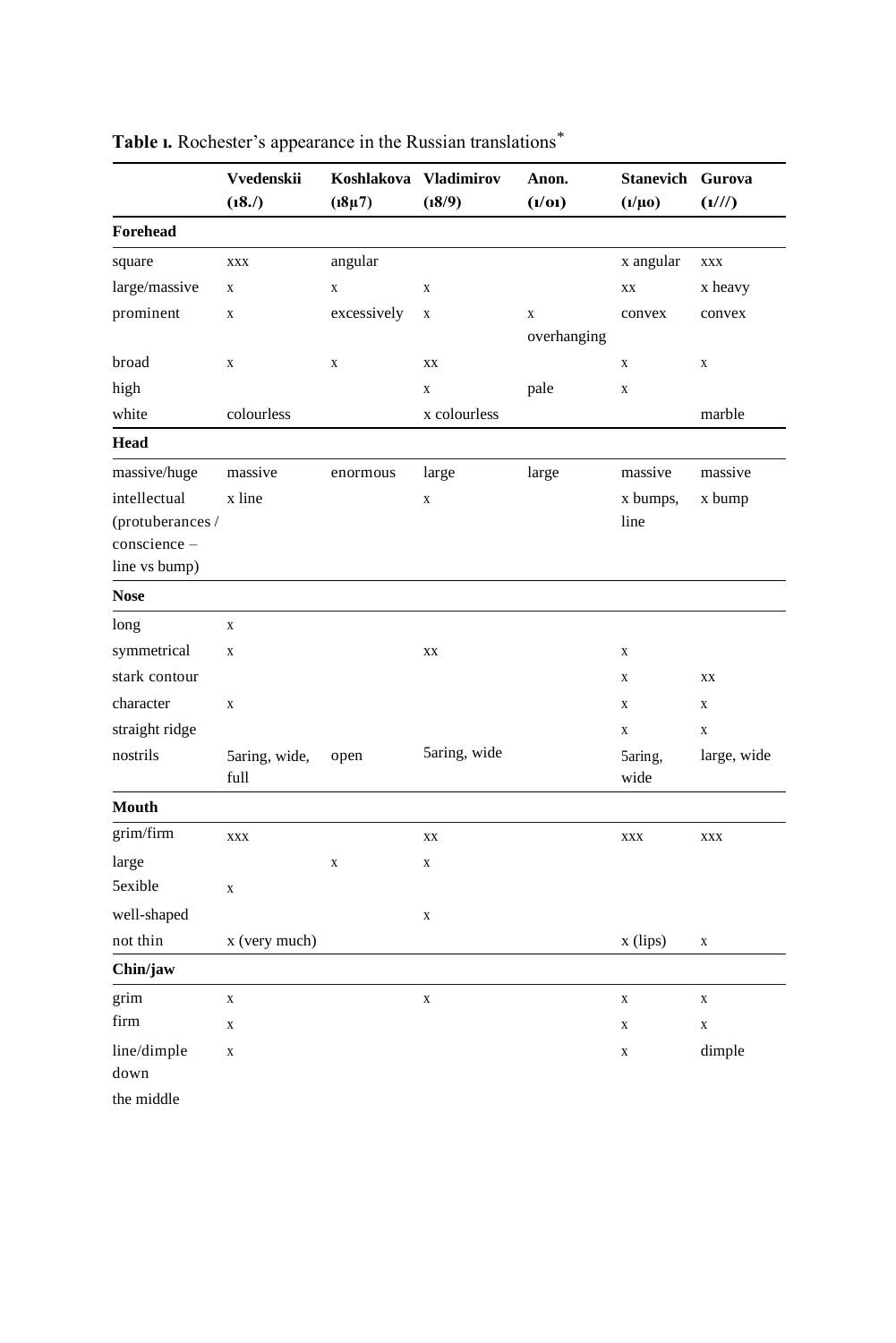|                                 | Vvedenskii     | Koshlakova  | <b>Vladimirov</b> | Anon.     | <b>Stanevich</b>      | Gurova                    |
|---------------------------------|----------------|-------------|-------------------|-----------|-----------------------|---------------------------|
|                                 | (18.7)         | $(18\mu)$   | (18/9)            | (l/0l)    | $(l/ \mu 0)$          | (1/1/1)                   |
| lower jaw                       | square "lower  |             | stark lines       |           | massive               | square                    |
|                                 | parts of head" |             |                   |           | (gypsy)               |                           |
| <b>Chest</b>                    |                |             |                   |           |                       |                           |
| broad                           | x very         | $\mathbf X$ |                   |           | $\mathbf X$           |                           |
| disproportionate to limbs       |                |             |                   |           |                       |                           |
| <b>Figure</b>                   |                |             |                   |           |                       |                           |
| square                          | $\mathbf X$    |             |                   |           |                       | $\mathbf X$               |
| 5exible limbs                   | $\mathbf X$    |             | X                 |           |                       |                           |
| stately port                    | XX             | X           | X                 |           | X                     | X                         |
| imperfect                       | $\mathbf X$    |             | $\mathbf X$       |           |                       |                           |
| athletic                        |                | $\mathbf X$ |                   |           | well-built            | $\mathbf X$               |
| waist                           |                | thin        |                   |           | thin                  | not thin                  |
| hips                            |                |             |                   |           |                       | narrow                    |
| not graceful                    | X              |             | x but graceful    |           | X                     |                           |
|                                 |                |             | movements         |           |                       |                           |
| <b>Shoulders</b>                |                |             |                   |           |                       |                           |
| broad                           | $\mathbf X$    |             | $\mathbf X$       |           | XX                    | XX                        |
| disproportionate to other body/ |                |             |                   |           | to height             | to arms                   |
|                                 | torso parts    |             |                   |           |                       |                           |
| Height                          |                |             |                   |           |                       |                           |
| medium                          | X              |             | X                 |           | X                     | X                         |
| not tall                        | $\mathbf X$    |             |                   |           | X                     | $\mathbf X$               |
| Age                             |                |             |                   |           |                       |                           |
| number                          | TU             | TV          | TV                | TV        | TV                    | TV                        |
| interpretation                  | no longer a    | no longer   | no longer a       | no longer | no longer a no longer |                           |
|                                 | youth but not  | young but   | youth but not     | young     | youth but             | young but                 |
|                                 | yet middle-    | not quite   | quite middle-     |           | not quite             | not nearing               |
|                                 | aged           | middle-aged | aged              |           | middle-               | old age                   |
|                                 |                |             |                   |           | aged                  | either                    |
| Face                            |                |             |                   |           |                       |                           |
| dark-skinned                    | XX             | XX          | XXX               | x cheeks  | <b>XXXX</b>           | cheeks x W,<br>xxxx pagan |
| olive                           | XX             |             | cheeks            |           |                       | X                         |
| grim etc.                       | XX             |             | <b>XXXXXX</b>     | XXX       | <b>XXXXX</b>          | XXX                       |
| granite-hewn                    | $\mathbf X$    |             | $\mathbf X$       |           | $\mathbf X$           | $\mathbf X$               |

## **Table ı.** *(continued)*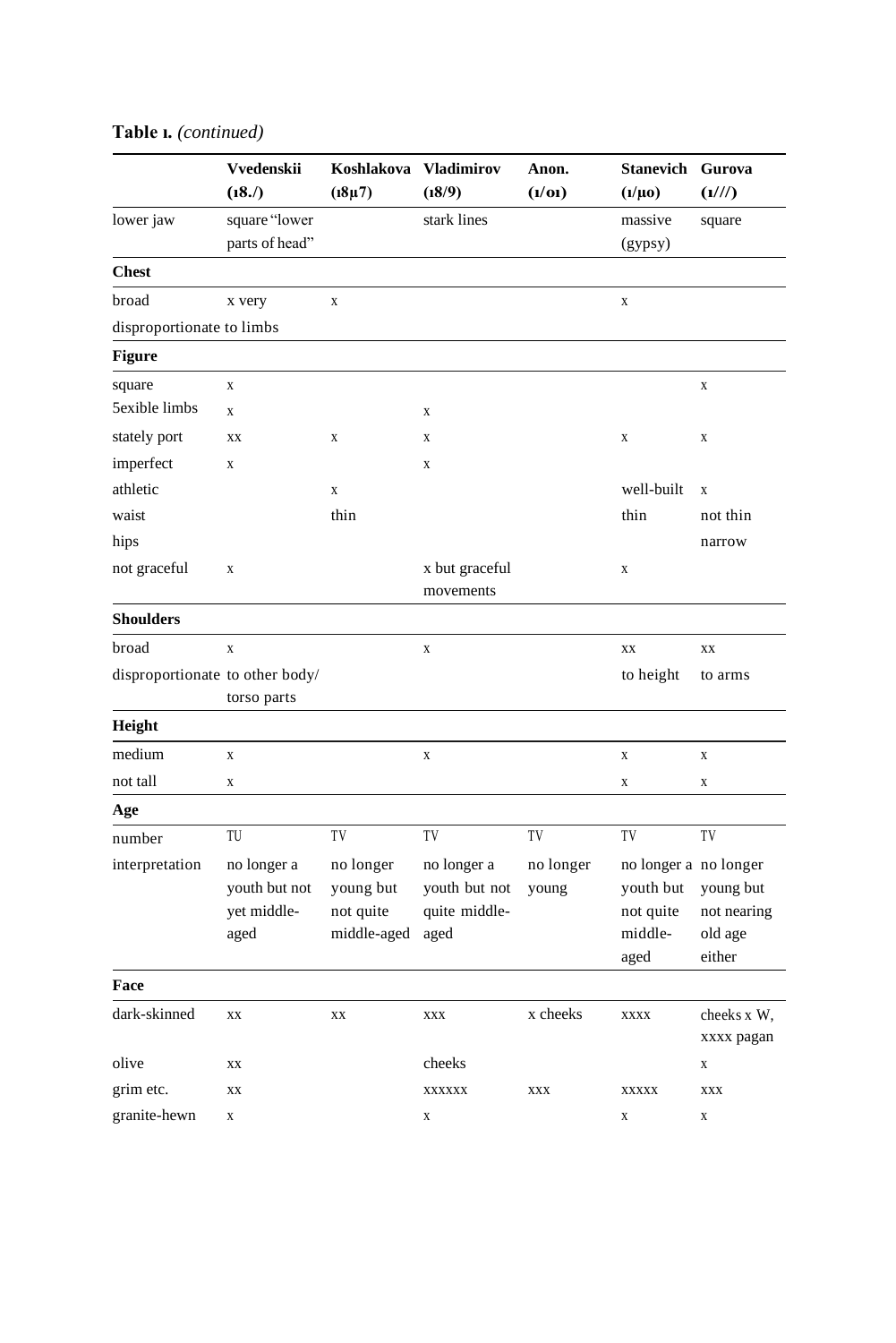**Table ı.** *(continued)*

|                 | Vvedenskii             | Koshlakova    | <b>Vladimirov</b>            | Anon.                   | <b>Stanevich</b>        | Gurova                 |
|-----------------|------------------------|---------------|------------------------------|-------------------------|-------------------------|------------------------|
|                 | (18.7)                 | $(18\mu)$     | (18/9)                       | (l/0l)                  | $(l/ \mu 0)$            | (1/1/1)                |
| not sensitive   | $\mathbf X$            |               |                              |                         | X                       |                        |
| sad             | $\mathbf X$            |               |                              |                         |                         | $\mathbf X$            |
| colourless      | X                      | pale          | $\mathbf X$                  |                         | pale                    | pale                   |
| features        | expressive x W, manly, |               | stark,                       | manly,                  | decisive,               | strong,                |
| /expression     | rough, stark,          | expressive,   | expressive,                  | domineering,            | stark                   | rough                  |
|                 | sardonic,              | lively, stark | energetic                    | large features profile, |                         | features,              |
|                 | energetic              |               |                              |                         | stark<br>features.      | derisive,              |
|                 |                        |               |                              |                         | derisive                | stark<br>features      |
|                 |                        |               |                              |                         | angular                 |                        |
|                 |                        |               |                              |                         | contours                |                        |
| <b>Eyes</b>     |                        |               |                              |                         |                         |                        |
| black           | XXXXX                  |               | XXXXX                        | X                       | $\mathbf X$             |                        |
| dark            |                        |               |                              | XX                      | <b>XXX</b>              | XXXX                   |
| large           | XX                     |               | <b>XXX</b>                   | $\mathbf X$             | XXX                     | XXX                    |
| beautiful       | $\mathbf X$            |               | $\mathbf X$                  | $\mathbf X$             | XX                      | XX                     |
| quick           | X                      |               |                              |                         |                         |                        |
| 5ame/sparkle    | XX                     | XX            | X                            |                         | <b>XXX</b>              | x irises               |
| eyelashes       | long, thick            |               | long, thick                  |                         | long, dark              | long, dark             |
| sunken-in       |                        | $\mathbf X$   |                              |                         |                         |                        |
| other           | falcon, will/          |               | grim/terrible will/character | angry, grim/            | angry,                  | penetrating,           |
|                 | character              |               | (mistranslation unpleasant   |                         |                         | deep, grim, grim, deep |
|                 | (mistranslation        |               | of "look of pith expression, |                         | large                   |                        |
|                 | of "look of pith       |               | and genuine                  | penetrating             | pupils                  |                        |
|                 | and genuine<br>power") |               | power")                      |                         |                         |                        |
| <b>Eyebrows</b> |                        |               |                              |                         |                         |                        |
| thick           | $\mathbf X$            |               | $\mathbf X$                  | $\mathbf X$             | XXXX                    | XXX                    |
| wide            | XX                     | X             | XXX                          |                         | $\overline{\mathbf{X}}$ | X                      |
| black           | X                      | <b>XXX</b>    | xx dark                      |                         | XXX                     | <b>XXX</b>             |
| horizontal      | X                      |               | X                            |                         | X                       | straight               |
| grim            | X                      |               | $\mathbf X$                  |                         |                         |                        |
| frowning        | X                      | XX            | X                            |                         | x unibrow               | X                      |
| arching         |                        |               | X                            |                         |                         |                        |
| Hair            |                        |               |                              |                         |                         |                        |
| black           | XXX                    | $\mathbf X$   | <b>XXX</b>                   | $\mathbf X$             | x dark                  | <b>XXX</b>             |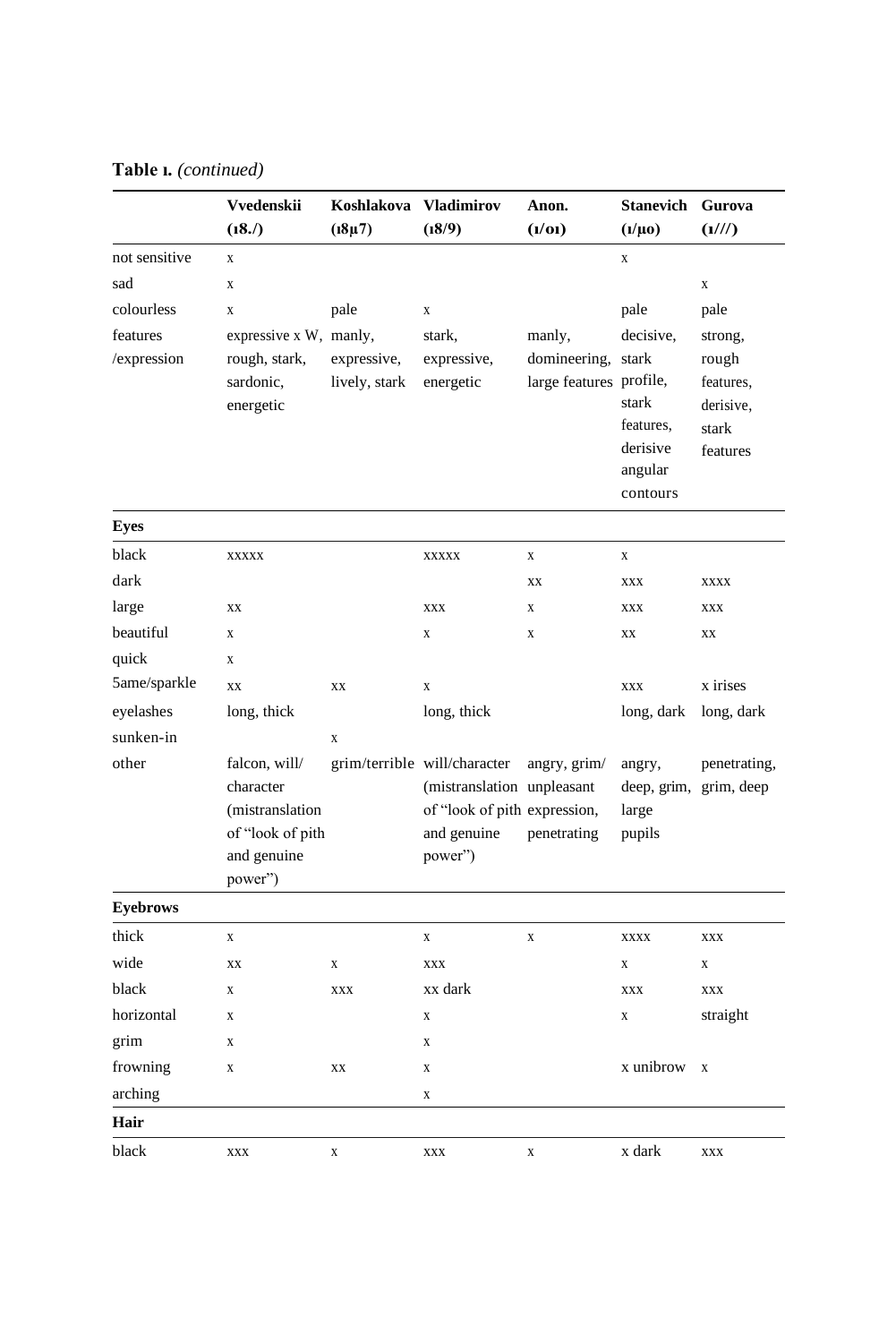|             | Vvedenskii                                                       | Koshlakova  | <b>Vladimirov</b>                          | Anon.                 | <b>Stanevich</b>                                                                                                            | Gurova                                                                                                  |
|-------------|------------------------------------------------------------------|-------------|--------------------------------------------|-----------------------|-----------------------------------------------------------------------------------------------------------------------------|---------------------------------------------------------------------------------------------------------|
|             | (18.7)                                                           | $(18\mu7)$  | (18/9)                                     | (l/0l)                | $(\mathbf{l}/\mathbf{\mu}\mathbf{0})$                                                                                       | (1/1/1)                                                                                                 |
| thick       |                                                                  | $\mathbf x$ | $\mathbf x$                                |                       |                                                                                                                             |                                                                                                         |
| locks       | XX                                                               |             | X                                          | X                     |                                                                                                                             | wavy                                                                                                    |
| brilliant   |                                                                  | X           |                                            |                       |                                                                                                                             |                                                                                                         |
| facial hair | black<br>sideburns                                               |             | dark sideburns                             |                       | black<br>moustache                                                                                                          | dark<br>sideburns                                                                                       |
| style       | covering<br>forehead, thick<br>locks, scattered<br>to both sides |             | thick locks,<br>scattered to<br>both sides | lock over<br>eyebrows | brushed to<br>one side as the side.<br>a frame,<br>brushed<br>down at<br>the<br>temples<br>and wavy<br>over the<br>forehead | brushed to<br>falling on<br>forehead,<br>5uffed up<br>on the<br>temples and<br>curly across<br>forehead |

**Table ı.** *(continued)*

\* Each cross indicates one mention, while a mention that is slightly different is indicated using a keyword and is only represented by that keyword. In other words, a cross and a word indicates two mentions of the given trait, while a word alone re5ects one mention that is slightly different in nuance from the characteristic given in the le-most column. Bracketed information provides additional detail about the mention referred to by the cross that precedes the brackets. This table may not be exhaustive.

of a square forehead or jaw, variations in hair styles, and so on. Koshlakova (ı,µ7,  $1(-1)(g)$  and Stanevich (1gu),  $1(*)$  give Rochester a thin waistline ("6TA8I; 1I <sup>6</sup>T4;" *stroinyi stan* 'slender waistline'). In the case of the latter, this translates 'thin-5anked', which Gurova (ıggg) takes issue with: she goes for 'narrow hips' instead, ("K@3He ?e0A4" *uzkie bedra*) while making Rochester, probably tongue-in-cheek, thick-waisted in her translation of "neither tall nor graceful" (";H 91683, ;H <sup>6</sup>TA8e;" *ni vysok, ni stroen* 'neither tall nor slender', &7) in the same passage (Brontë ()), 1)(). In contrast to Koshlakova's  $(1, \mu 7, 17, -17)$  'sunken eyes' of indeterminate colour ("9947H9GBe6= E74@4" *vvalivshiesia glaza*, a striking transformation of Brontë's (())ı, ı\*g) "deep eyes" via *yeux caves* 'sunken eyes' in Old-Nick's French), Vladimirov (1,g', (,7) adorns the protagonist's large black eyes with long thick eyelashes ("0 7H;;1= <sup>H</sup> EK6T1= Ae6;HR1" *dlinnyia i gustyia resnitsy*). Variation affects even Rochester's age: Vvedenskii  $(1, *g)$ , ever the author's editor, makes him five years younger, but the other translators steer the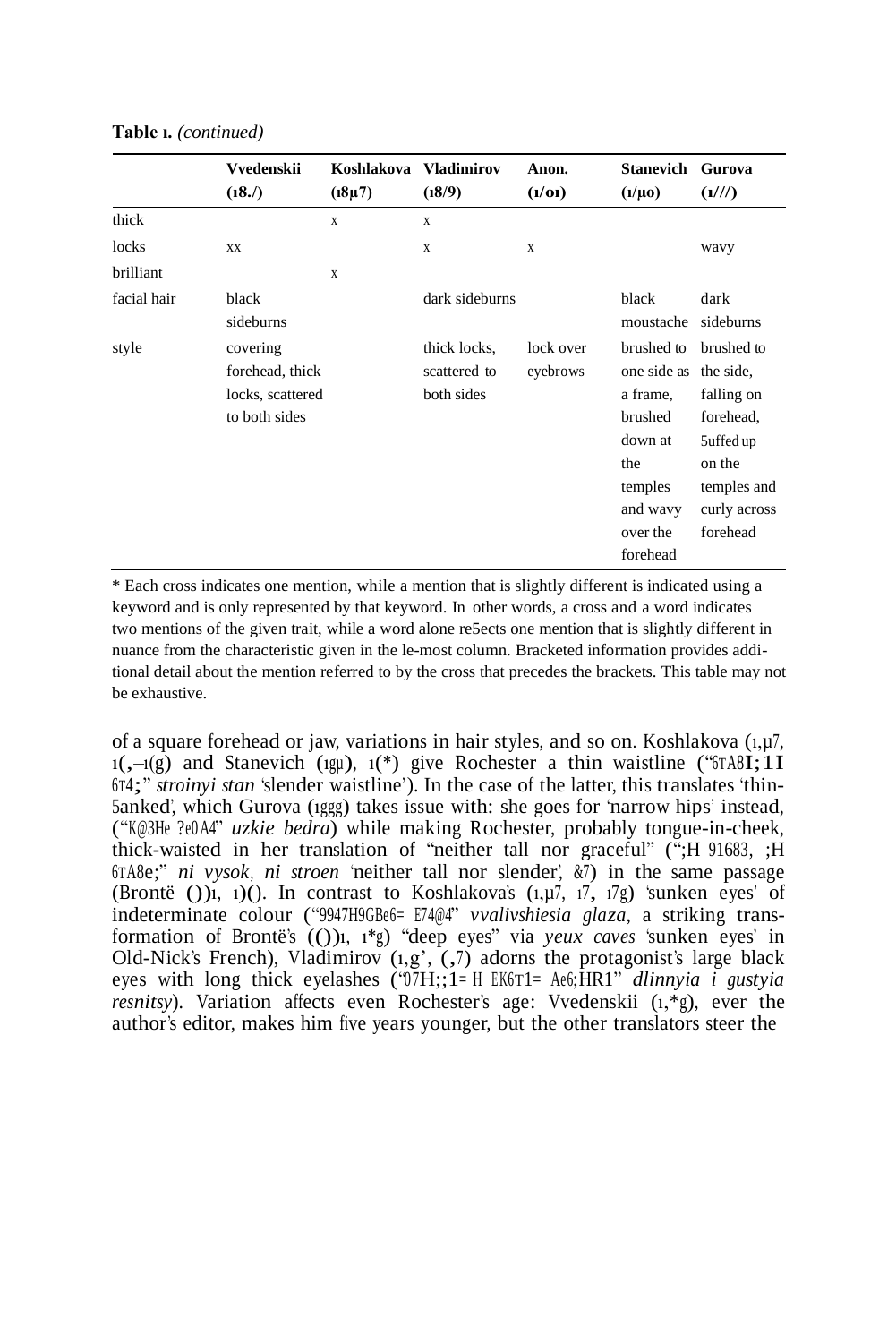reader to interpret his thirty-five or so years as anything from young to not yet entirely decrepit.<sup>14</sup>

Systematic analysis also demonstrates the power of emphasis and omission. Rochester's dark skin is mentioned in the earlier translations, but Gurova (ıggg) refers to it at least seven times, creating a firm association with the protagonist (see Zhu  $()$ <sup>\*</sup>, (<sup>\*</sup>)). Similarly, omission affects not only the abridged versions, where Rochester predictably becomes an altogether more abstract figure, but the full versions as well. For example, Rochester's squareness of face and figure is mentioned no less than five times in the novel, three of which occur in a single description: "I knew my traveller […] his square forehead, made squarer by the horizontal sweep of his black hair. [...] His shape, now divested of cloak, I perceived harmonised in squareness with his physiognomy" (Brontë ())ı, ı)(). All but two translations downplay this detail or remove it, one is forced to conclude, as unsightly and dispensable. Some translators, con5icted but committed to faithfulness, go for an 'angular' look with unfortunate consequences: in Russian, angularity usually points to someone seen as awkward, socially inept, and/or shi-y.

The fate of Rochester's "unusual breadth of chest" (Brontë () $\mu$ ,  $\mu$ ) is equally striking. It complements Rochester's squareness to create an overall sense of disproportion, yet only Vvedenskii (ı,\*g) makes as much of it as Brontë; Vladimirov (ı,g', ı\*&) depicts him with <sup>a</sup> "GHA838J EAK0:J" *shirokoiu grud'iu* 'broad chest' in passing. Russian uses the same word for the male chest and the female breast, which may explain why most translators replaced it with 'broad shoulders', perhaps following a general strategy of translating the code rather than the signifier (i.e., the implication of manliness rather than the physical characteristic). In English, Rochester's shoulders are never mentioned at all; indeed, Brontë (())ı) never refers to a man's shoulders in *Jane Eyre*, though she tends to notice them in women. Whilea broad chest is likely to accompany broad shoulders, broad shoulders are conventionally manly, whereas an unusually broad chest isa much more salient characteristic and tells ussomething about Rochester's peculiar sex appeal.

#### **µ. Character and characterisation**

Novels rely on the reader's ability to empathise and grow attached to a set of believable characters (Schneider ())ı; Zunshine ())&). Had appearance not been crucial to their creation, the plot of, say, *The Hunchback of Notre-Dame* could not have existed, built as it is around the tension between the purity of the protagonist's love and the vivid image of his deformity. Insofar as we evaluate people's

**ı¢.** Two early summaries of the novel also put Rochester at age forty and thirty, respectively.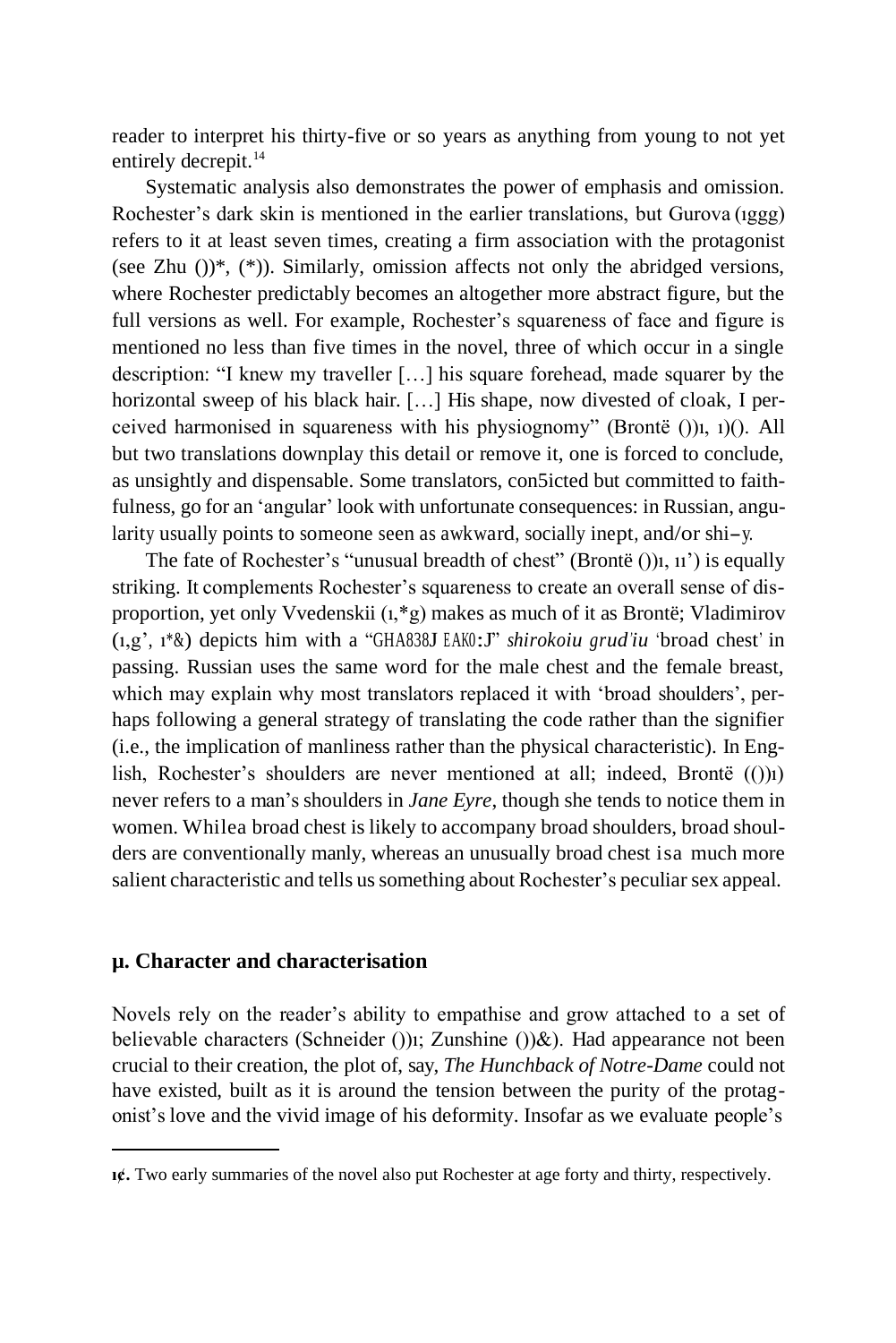personalities by their appearance (Joseph 1g, (; Laustsen  $($ ) $i^*$ ), or have done so historically (Porter  $()$ ) $)$ , appearance remains crucial to literary characterisation both of individual characters and those around them (see Jirsa and Rosenberg  $()$ <sub>12</sub> $).$ 

Further still, Brontë's signature "art of surveillance" (Shuttleworth  $\text{igg\&}, g$ ) is an integral aspect of the relationships she constructs. John Reed considers Jane carefully before attacking her; Jane scrutinises Mrs Reed before her outburst; Brocklehurst examines Jane, and "Jane's courtships with both Rochester and St. John  $[\dots]$  are competitive exercises in interpretative penetration" ( $i$ \*g). This adds additional weight to appearances, especially since, lacking an omniscient narrator, the narrative relies entirely on the results of such observation for characterisation. Physiognomy makes this link explicit but does not exhaust it. If Jane was really an excessively ugly child – "a little toad" (Brontë ()) $i$ , (1) – perhaps one may be a little more understanding of Mrs Reed's limitations in welcoming this intruder into her picture-perfect family. But assuming she was merely different, the dislike becomes, in the reader's mind, an expression of sheer small-mindedness and fear of the other.

Brontë's descriptions of appearance are thus especially closely linked to characterisation. Most detail serves a purpose, be it a caricaturist's play (as with Mr Brocklehurst's large teeth and feet, making him a big bad wolf as well as a pillar) or something deeper. It is no wonder many of Brontë's acquaintances were easily recognisable in her characters: there is not a single instance in *Jane Eyre* where appearance does not match character. Grace Poole is an interesting case in point: Jane mistakes her for someone else but when she finally meets the real owner of the crazy laugh, it all makes sense. Another possible exception is childhood: the imprint of character on appearance develops gradually. Thus, Georgiana is adorable as a little girl but her adult appearance – still adorable to some – betrays the cruel nature she inherited from hermother.

So, what does Rochester's squareness of face and figure imply, and what happens when this squareness is lacking? It is part of Rochester's overall grimness: indeed, when St. John looks downcast in Rosamond's presence, she teases him that "the lower part of his face" is "unusually stern and square" (Brontë  $()$ ) $i, '1()$ . There is, however, more to it. Rochester's squareness makes him intensely physical, and therefore imposingly real. While in other ways (darkness, fine eyes, his sheer role in the narrative) he is liable to be classed as a romantic hero – and indeed many Russian translators skew this network of signification towards this  $classification - such traits as his squares resist it. His alleged ugliness serves the$ same purpose to an extent, but even that brushes up against a cliché, 5irting with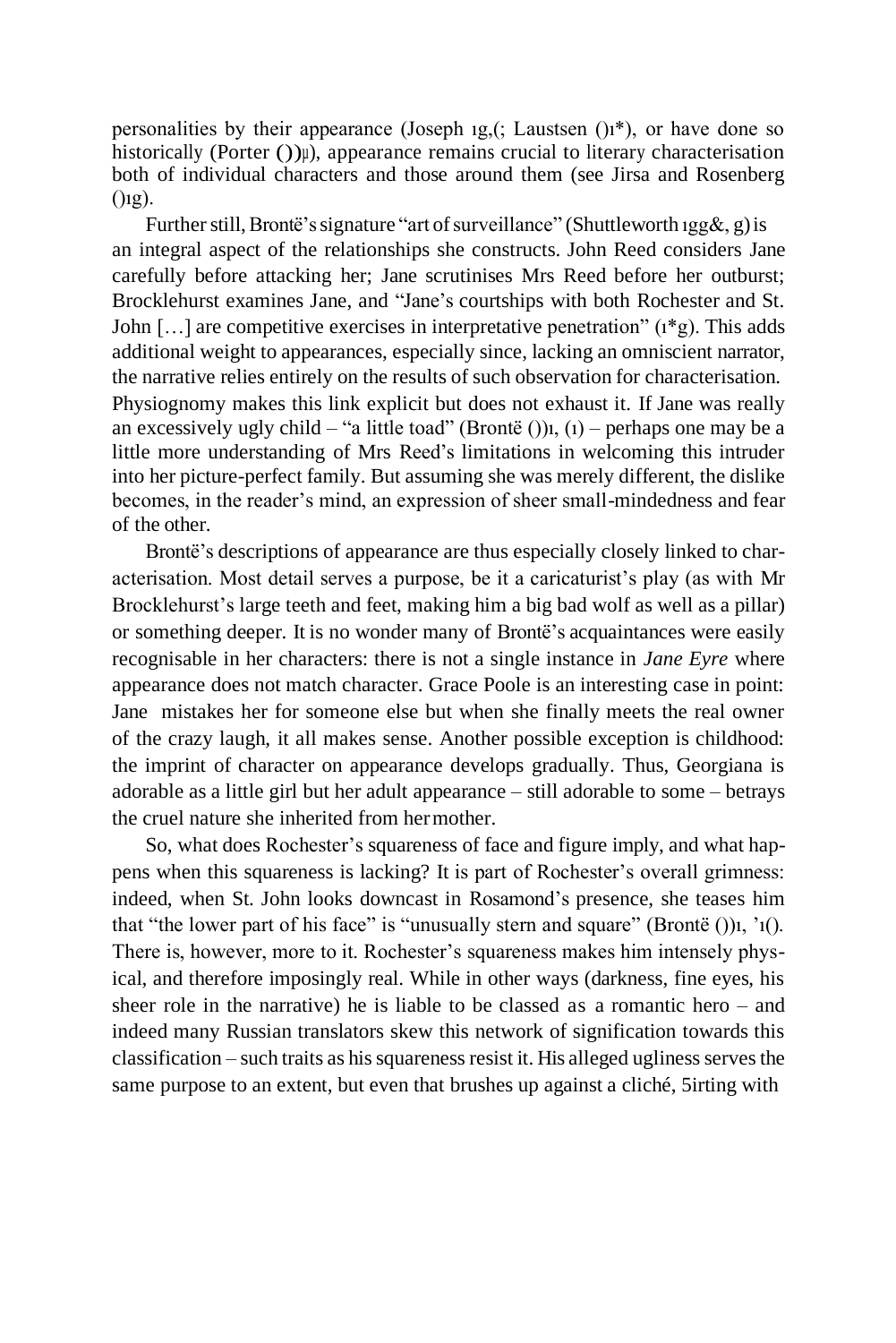the demonic.<sup>15</sup>Squareness, however, is too specific and immediate. It is the stuff of life, not literature. And life is exactly what Rochester's character is about. Omitting it, like other omissions that make Rochester less corporeal, affects how we read Jane's passion for him, making this feeling also more abstract. Harriet Martineau, whose friendship with Brontë suffereda ri- when she said of Brontë's *Villette* that she did not like the love in the novel, "either the kind or the degree of it" (MacDonald ıgı\*, n.p.), may have found certain Russian translations more to her taste.

Not only an omission, but also an addition may affect characterisation. Two Russian translations mistranslate an English phrase: Rochester's face was distinctive to Jane "because it was masculine" (Brontë ())<sub>1</sub>, gg) but both Koshlakova (ı,µ7, ()g) (despite the unambiguous *mâle* in French) and the anonymous ıg)ı ((\*) translator mistakenly read this not as 'the face of a man' but as 'manly' or 'courageous' ("2KFe6T9e;;8e" *muzhestvennoe*). Of course, Rochester is manly, and his actions on the top of burning Thornfield Hall make his courage manifest, but the mistake makes it apparent from Jane's very first encounters with him.

The translator's seemingly minor choices can also shi- interpretation significantly. Brontë's Rochester is swarthy, though his forehead is once referred to as "hueless"  $($ ())<sub>1</sub>,  $(*$ ). Two Russian translations exaggerate this paleness into whiteness. Vladimirov  $(i, g', i^* \&)$  replaces Rochester's square brow with a high forehead ("?D7H@;K <sup>38</sup>T8A4E8 eSe ?87De <sup>8</sup>TTD;=7H NeA;1e 987861" *bieliznu kotorogo esche boliee ottieniali chernye volosy* 'the whiteness of which was set off further still by black hair'); Gurova bestows Rochester with "2A428A;1I 78?" *mramornyi lob* 'a marble forehead' (Gurova 1ggg,  $1\&*$ ), which is especially mem-

orable in contrast with his dark skin. The implications go beyond potential casting decisions; just as Rochester's forehead is broad and his skin swarthy, so is St. John's "high" and "lo-y" forehead "still and pale as white stone" and "colourless as ivory" (Brontë ()) $i$ , (g\*, '\*\*). They are opposites, in temperament and mental faculties as in the colour of their eyes and hair, and this sub-network is largely lost in these translations.

The addition of a white forehead also affects Rochester's classification visà-vis the genre's Romantic legacy. Nineteenth-century Russian literature, in particular, was formed by texts in which Romantic stereotypes were blended with incipient realism. This minor detail is liable to push the original network's

**ıµ.** See Anon. (ı,\*g, ıµ(): "XT94F;1I A824;H6T<sup>O</sup> 68@047O 698HYO EeA8e9O ADGHTe7:;8

<sup>?</sup>e@8?A4@;12H, ;43H0194= ;4 ;HYO H@AD034, C86Ae06T982O 0KGe9;1YO 987;e;BI, <sup>T</sup><sup>K</sup>

<sup>67</sup>KN4I;KJ 3A468TK, <sup>38</sup>T8AKJ ZA4;RK@1 ;4@194J<sup>T</sup><sup>O</sup> beauté du diable." [The courageous novelist has created his heroes decidedly ugly, bestowing on them seldomly, through spiritual anguish, that fortuitous beauty that the French call *beauté du diable*.]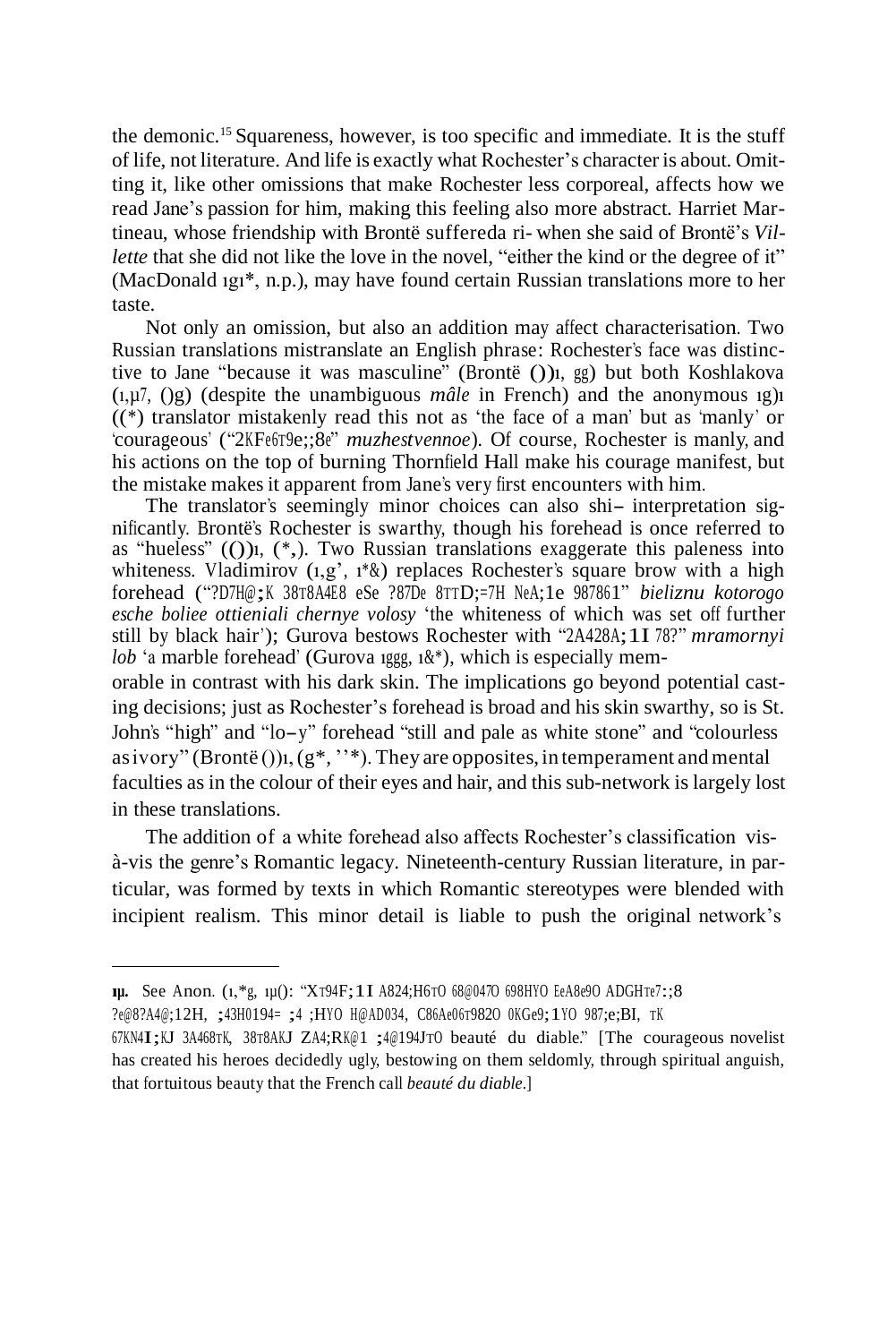carefully-wrought balance (especially when his squareness is downplayed) to make Rochester conform to the general mould of the romantic hero. Brontë painstakingly avoids this cliché, but her translators seem to find this uncomfortable. Even Stanevich ( $19\mu$ ),  $1^*$ ) uncharacteristically bestows Rochester with perhaps not a white but a "91683HI, K2;1I 78?" *vysokii, umnyi lob* 'high, clever brow', in place of "his brow" in the original (Brontë ())ı, ıı(), adding a pinch of extra nobility to her network in a gesture that seems automatic. Brontë herself is not averse to white foreheads or idealistic haloes. Miss Temple is one case in point, with a face "naturally pale as marble"  $(u')$ . This noble paleness complements the superintendent's cratylic surname, and her hair, curling "on each of her temples," emphasises the connection (\*)). Her purple dress and gold watch continue the regal association with a nod to the purple and gold togas of the Roman emperors (who, incidentally, also had the temples). Within this mini-network, it does appear organic that Miss Temple, in the original as in most translations, has the large white forehead that some translators are so intent on giving Rochester.

#### **'. Discussion**

In calling for a systematic approach to translating Bermanian networks, this analysis contributes a concrete way of thinking about translation asa new system in its own right. This entails reviving certain aspects of structural approaches to translation in a context that is primarily critical rather than linguistic. A thought in a novel, removed from "the connection [6ReC7e;H=] in which it occurs," explains Tolstoy (1g7, (g&), "loses its meaning and is terribly impoverished." What is needed is critics (and, we may add here, translators) who "can guide readers through that endless labyrinth of connections which is the essence of art, and towards those laws that serve as the basis of those connections"  $((g7)$ . It seems appropriate to extend this maxim to networks of signification.

The present analysis traces network variation down to local shi-s, some of them potentially deliberate (e.g., the insertion of Mrs Reed's eye colour or the removal of Rochester's squareness), others unintentional (e.g., Rochester's manliness or sunken eyes), and others still most likely unavoidable (e.g., Mrs Reed's stoutness). In all these cases, removing an element from its labyrinth of connections affects the character network and sometimes related networks, such as our interpretation of entire themes (e.g., physical beauty and the way it relates to inner qualities), key relationships within the novel (e.g., the nature of Jane's love for Rochester), or the reading of a character (e.g., placing Rochester within or in opposition to the Romantic tradition).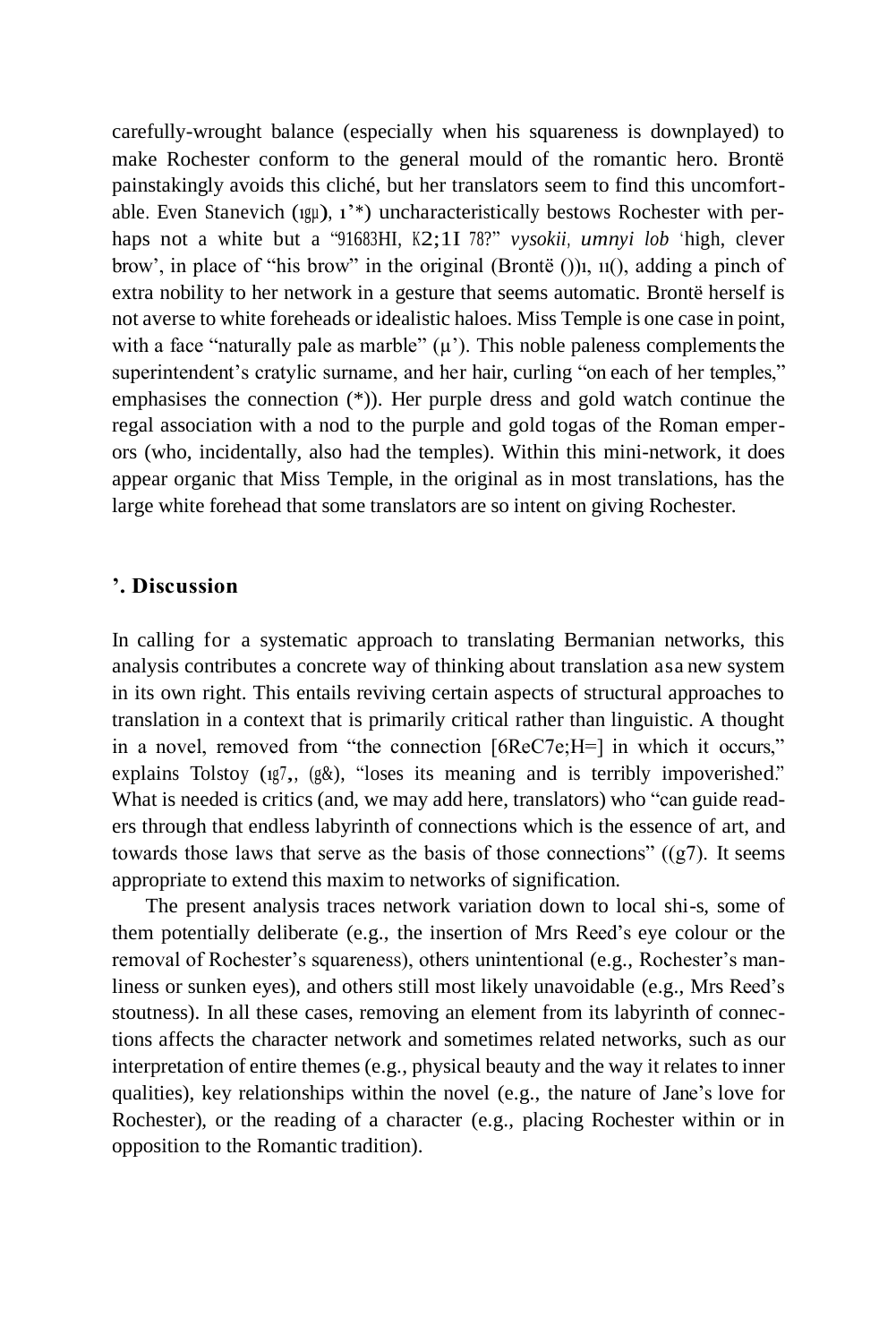Until we rethink formal correspondence in systemic, non-linear terms, translation will entail variation that can be neither accounted for nor controlled. We may be tempted to assume that if the right equivalent is found for each component ofa network, the sum of its parts will remain the same. Yet an equivalent may satisfy the translator in several divergent ways. When, for example, Bessie says to Jane "you were no beauty as a child" (Brontë ())i, 7,), Gurova (1ggg,  $\mu$ i) translates "no beauty" as "@42KYA1G34" *zamukhryshka*. This Russian word, which denotes someone both drab or mousy and shabbily dressed, is figurative, colloquial, and fits seamlessly with a servant's manner of speech. Gurova had plenty of reasons to be pleased with her solution. Yet, it also distorts the overarching network of Jane's appearance; now the reader filling in the gaps in their imagination must picture her as not only bad- but also insignificant-looking, perhaps poorly dressed as well.

What is more, Gurova creates a mini-network of signification of her own: later, she describes Jane as "YK01G34" *khudyshka* 'scrawny' (ıggg, &&) (for Rochester's "assez mince," Brontë ())ı, ı)ı), and these two distinctive uses of the su/x -1G3 -*yshk*, connoting negligibility and contempt, form <sup>a</sup> pattern telling us something about the feeling Jane's appearance must inspire. Given the Cinderellalike connotations of the Russian network, a new subtext starts to emerge with Rochester, to blend two fairy-tale storylines, as the Beast to Jane's questionable Beauty. It follows, first, that a translator can not only deform but also create networks (given Gurova's reputation for meticulous faithfulness, probably unintentionally). Secondly, treating each component ofa network as discrete in the hope of preserving the whole is a utopian aspiration (e.g., Zhu  $()$ )\*,  $($ 7– $($ <sup>\*</sup>, $)$ : the full meaning of each component is only identifiable, and therefore translatable, when considered in relation to the entire network or networksinvolved.

This affects, first and foremost, the unit of translation. Variation in networks of signification cannot be regulated as long as translation practice focuses on discrete units (whether defined traditionally in terms of the source text as in Vinay and Darbelnet [ $\lg(7)$ ,  $\frac{1}{2}$ ], within the target text as in Huang and Wu [())g], or asa source–target pair as in Rabadán [()),]). The unit of translation, then, must be redefined along the lines of Nord's vertical translation unit (VTU) to include its place in potential or known networks of signification (see Nord ıgg7, &g; Zhu ())\*). This implies working not with the entire text at once, but with units that are still limited but complex (see Bennett ıgg\*, ı'). Consequently, a translator considering, say, the adjective 'hueless' for Rochester's forehead would be conscious of working simultaneously on all the networks in which that unit participates – in our case, his swarthy skin colour and the way his disproportional appearance contrasts him with Romantic stereotypes. This attitude would result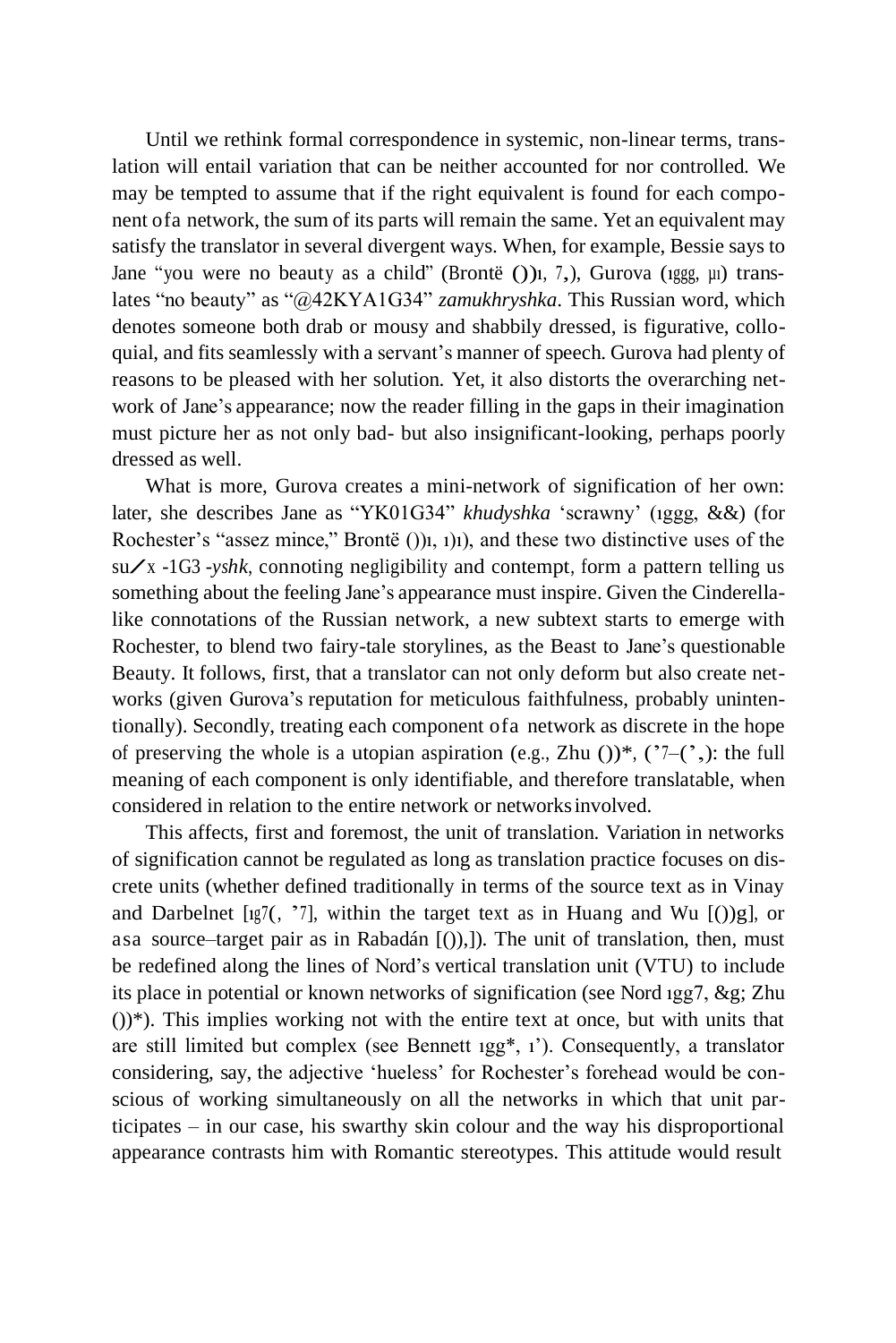in a 'forming' rather than a 'deforming' tendency in translation, the deliberate shaping of equivalent networks in the target text.

Notably, some literary translators, such as André Markowicz, side with Samuel Beckett and Vladimir Nabokov in deliberately incorporating networks into their process. For example, translating things coming in twos and of the train motif in Dostoevsky's *The Idiot* as networks allows him to preserve such patterns on a minute linguistic level (Markowicz ıgg&, (µ7–(µg). However, critical awareness of the work asa whole may counter the translator's habitual process as many translators see reading and translating not as distinct stages but "as concomitant and not temporally sequenced" (Rossi ()<sub>1</sub>,  $\mu$ ; see Hoeksema 1g7,, g-1); Descaves n.d.). Further, this approach poses uncomfortable choices to the translator whenever the best solution for an element ofa network comes in direct con-5ict, as in Gurova's example above, with that for a discrete unit of the primary modelling system. Translation already involves "many cases where formal correspondence itself implies some kind of shi-" (Pym ()1),  $\&$ ,). Here, however, such shi-s impact the larger system, making the difference between a character, for example, looking unconventional or ugly.

Rethinking the unit of translation may facilitate the conceptualisation of such choices, yet some networks must presumably be sacrificed. As translation variation emerges as both inevitable and systemic rather than as a cumulative effect of local shi-s in translation, this adds to current debates, sparked largely by Lefevere, on the role of the literary translator as rewriter. To quote Bassnett  $(0)$ <sup>'</sup>,  $(*)$ , "all too o-en the focus is on individual units of meaning […]. But if we think in terms of the text being the unit of significance, then we are better placed to accept the idea of translation as rewriting." Increasingly, translation variation is seen as inherent to translation, and potentially valuable (Reynolds ()()), with the sum of differences produced between translations seen asa "complexly ramified translingual macrotext" (O'Neill ()) $\mu$ , 11g).

Indeed, every word in a novel unfolds associations and evokes a series of agnates (Matthiessen ())ı). Through translation variation, these alternatives gain a material existence; in character descriptions, they become literally apparent. When Jane describes Rochester as having "whiskers" (Brontë ()), 1gg), even the most conscientious translator must place their money on either a moustache or sideburns, resulting in a Rochester with sideburns in two Russian translations (Vvedenskii ı,\*g, ıµ); Gurova ıggg, g7), a moustache in Stanevich (ıgµ), ı7ı) (by far the most widely read), and some with no reference to facial hair at all and who may as well be clean-shaven (Anon. 1g),  $\mu$ g).<sup>16</sup> A Bermanian analysis

**ı'.** Curiously, none opt for 'beard', another viable translation Vladimirov (ı,g', (ı)) uses to render "whiskers" in the description of one of Rochester's guests, Mr Eshton.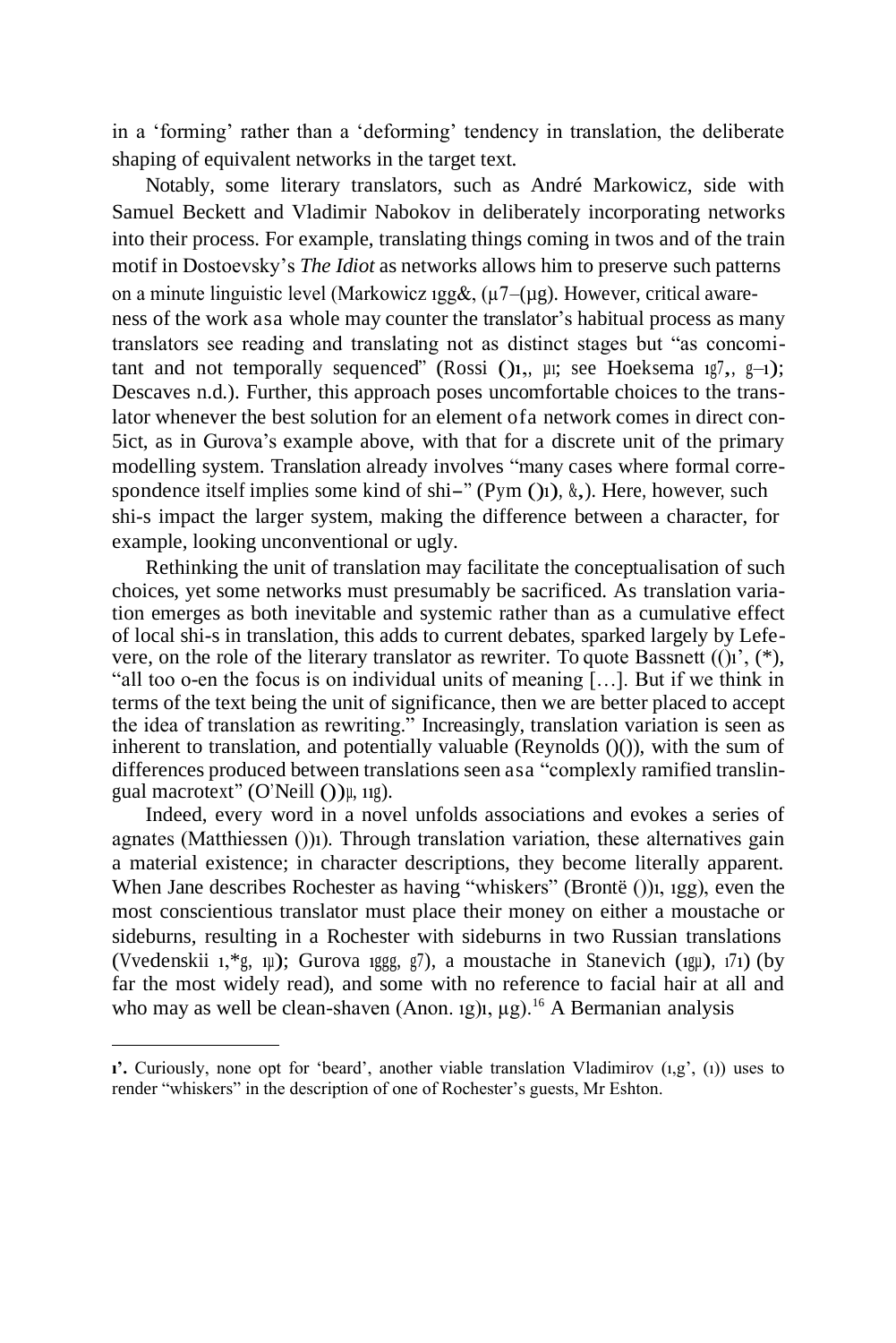makes us see beyond the 'whiskers' to the strikingly different romantic heroes entering cultural spaces worldwide, some modern-looking and others grounded in nineteenth-century fashions.

More generally, the necessity to navigate two modelling systems casts new light on translation as a creative-critical literary activity. The translator is likely to create new networks, sometimes through coincidence or translator style (as in Gurova's use of the su/x -1G3 -*yshk*), sometimes by choice or compensation (as in Nabokov's skilful Russian re-creation of the networks of his own English *Lolita*; Cummins ıg77). Working on the level of Bermanian networks gives translators new agency, making them responsible for the work's interpretative potential. This contributes to our appreciation both of translator accountability and of the potential of translation to generate literaryvalue.

Several methodological questions remain, notably concerning the extent to which this analysis is applicable to networks other than character description. Berman's examples and the present study suggest that networks can rely on repetition as well as shared references and may cover individual words or morphemes as well as larger units such as idioms, sentences, or imagery. Consider a telling example from Leo Tolstoy's *Anna Karenina*: the images of Vronsky standing over Anna a-er their first night together and over his dead horse, both times "pale, his lower jaw trembling" (Alexandrov  $()$ ,  $()$ (-1)'). This network relies on two components: a visual image (Vronsky's posture) and the repetition of a phrase, both of which must be translated for the interpretative possibilities to be transferred intact.

Another area for future research concerns methodologies for network identification. A focus on referential networks inherent to a given genre helps identify certain networks as a matter of routine (see Klinger ()ı\*). Corpus analysis methods may aid in 5agging other patterns of varying degree of significance, such as repetitions of strings (e.g., Vronsky's trembling jaw; see Munday ıgg,; Scott and Thompson ())ı). Casting a wide net for networks, however, raises additional questions. Where does meaningful consideration of Bermanian networks stop, and how should we treat textual patterns that the author, the translator, and/or the reader are not – or cannot be (see Khmelev and Tweedie  $($ ) $)$ <sub>1</sub>) – aware of ? A reader may feel they know a character intimately, yet be unable to describe their features precisely, suggesting that networks may be processed subliminally. In addition, "systems may [...] organize the fortuitous elements of a text and give them meaning" as the reader's mind interacts with the text (Lotman  $1977$ , (u), making most patterns, in theory, candidates for translation. Yet, translating networks implies compromise and boundaries must be drawn somewhere.

It thus remains to be determined, in practice and training alike, how best to translate networks, but some adjustments to translator training are clearly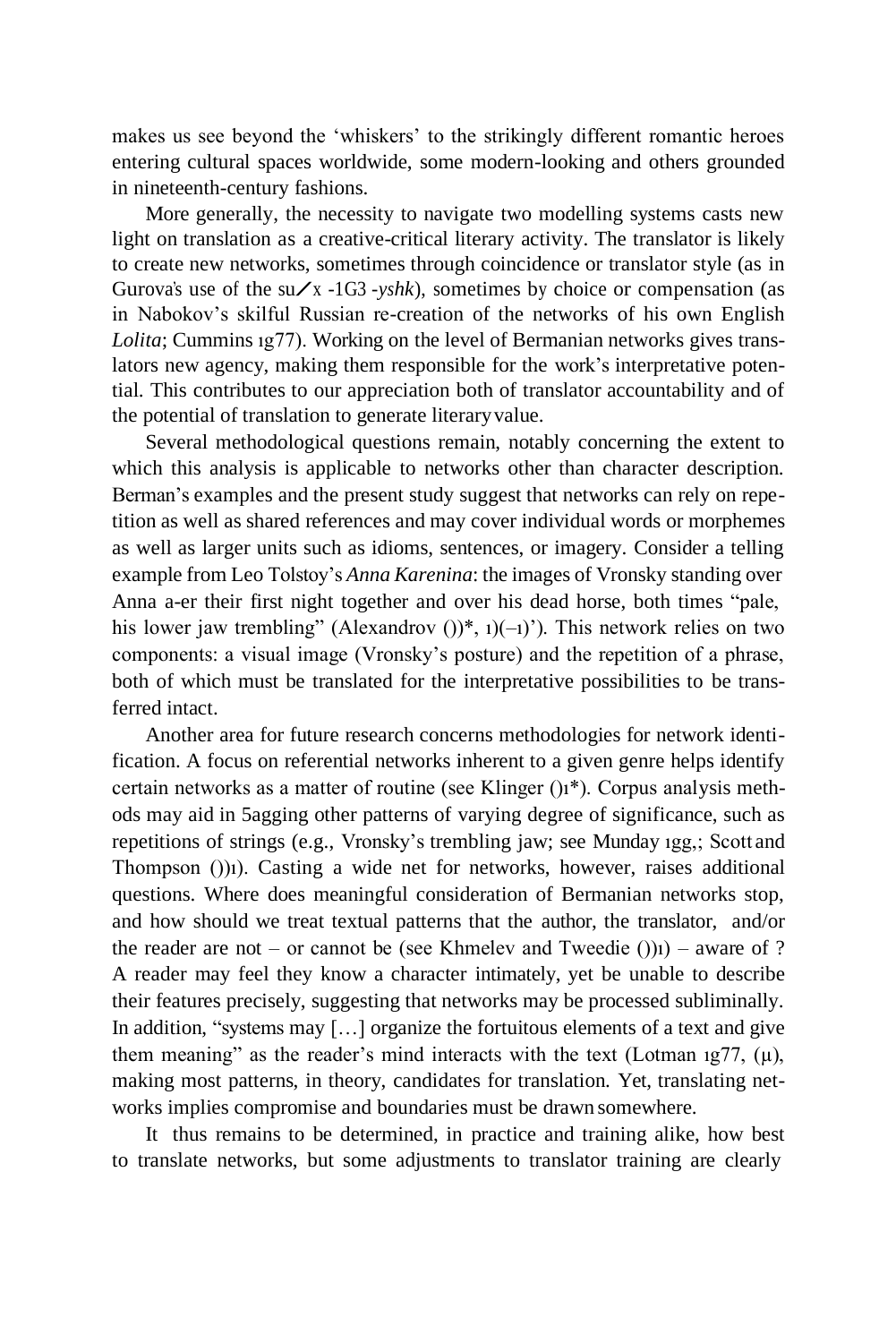required.<sup>17</sup> These will affect the role accorded to critical awareness of the text in its entirety and, potentially, to the translation process. A focus on networks involves, further, reviewing the existing norm of avoiding repetition in translation (Ben-Ari ıgg,). Certain strategies developed in other areas of translation theory seem pertinent to networks of signification, particularly compensation. Strategies applicable to culture-specific elements become relevant in conveying, say, the physiognomic significance of thick lips or a broad forehead. On the other hand, making decisions as to the relative significance of different networks entails assumptions about reception analogous to ones involved in reproducing the effect on the reader within a dynamic equivalence framework, and which are similarly problematic. In future research, it would be productive to analyse the strategies of translators trained to be aware of network variation, for example, by working through a replicable case study such as this one. A longitudinal study may then examine character description or other networks in their subsequent translations, compared to a control group. This and similar studies may help evaluate the options for integrating Bermanian networks in translator training, and the potential practical response within the profession.

### **Conclusion**

Networks of signification are, and will remain, a central aspect of literary translation. Perhaps one day characters will be able to teleport into a different language without shedding a few traits or acquiring a unibrow or sideburns; perhaps one day so will the more elusive verbal and interpretative patterns within a novel. In the meantime, a pressing need exists for further study of the processes involved in translating networks of signification and for situating them firmly within the theory and practice of translation. Tracing character description across the translations of a single novel into a single language can only take us so far towards such a systematic approach, but it is a beginning, and perhaps aprototype.

#### **Funding**

This research was supported bya Leverhulme Early Career Fellowship awarded by The Leverhulme Trust.

**ı(.** Exposure to networks of signification has been incorporated into some MA programmes for literary translators, notably by Jean Boase-Beier, Cecilia Rossi, and myself at the University of East Anglia.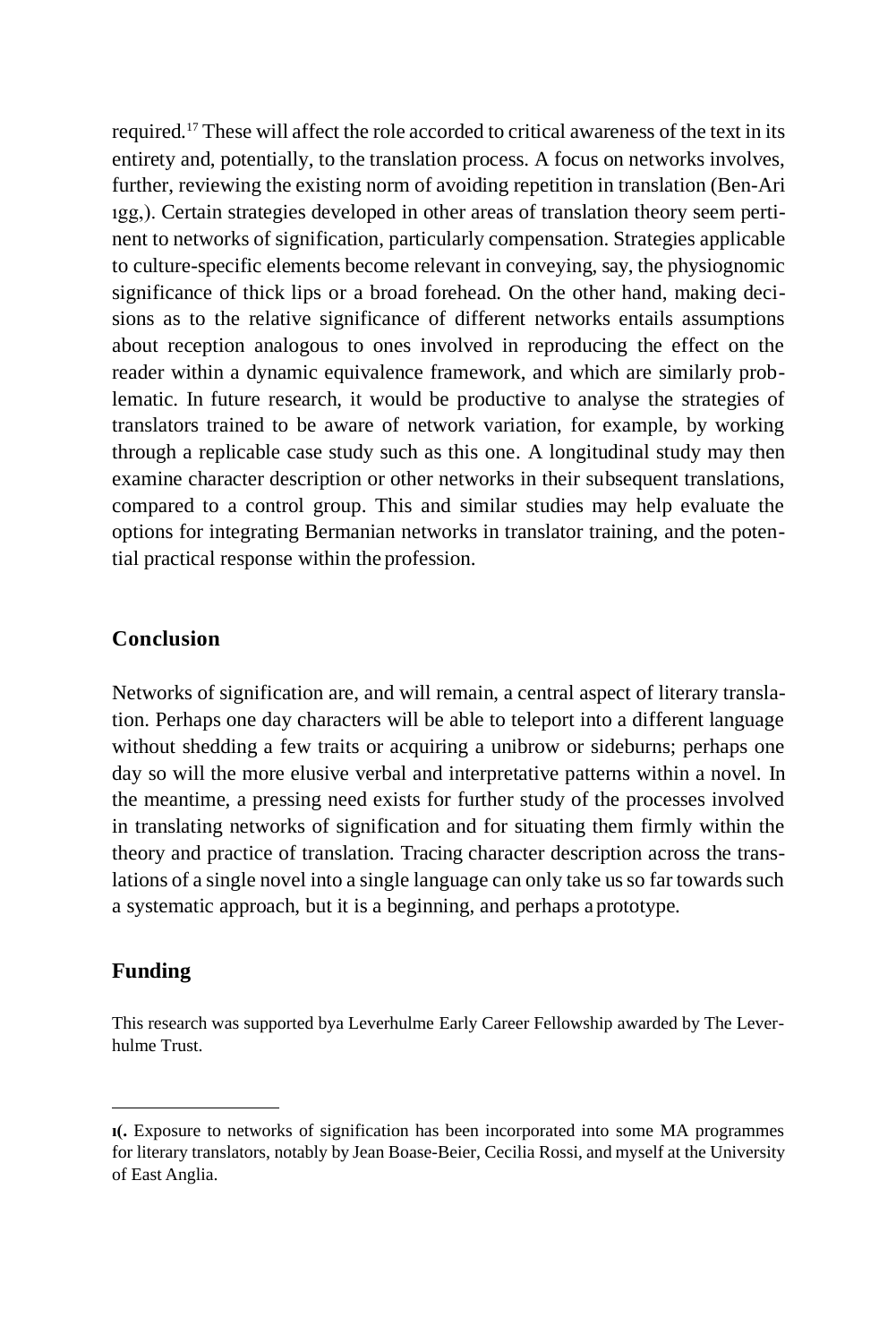#### **Acknowledgements**

This work came out of "Prismatic Jane Eyre" [\(https://prismaticjaneeyre.org/\)](https://prismaticjaneeyre.org/), a research project at Oxford University (PI Matthew Reynolds), to which I contributed from ()ı,to ()().

I am grateful for the insightful comments of two anonymous reviewers. I would also like to acknowledge the contributions of Matthew Reynolds and Aruna Nair who read my first draas well as my last, as well as three research assistants: Karolina Gurevich, Alesya Volkova, and Olga Nechaeva. I also thank Alexei Kopeikin for his help in locating the first edition of Irina Gurova's translation of *JaneEyre*.

#### *Jane Eyre* **in Russian (chronological order)**

April 1849, summary with translated excerpts:

- Anon. 1849. "Литературные новости в Англии: Дженни Иръ: Автобиография [Literary news in England: Jane Eyre: Autobiography]." Библиотека для чтения [Library for reading] 94 (2), Seg. 7: 151–172.
- May 1849, first translation by Irinarkh Vvedenskii (5 parts):
- Vvedenskii, Irinarkh. 1849. Дженни Иръ: Романъ [Jane Eyre: A novel]. By Charlotte Brontë. Отечественные записки [Annals of the fatherland] 64 (6), Seg. 1: 175–250; 65 (7), Seg. 1: 67–158; 65 (8): 179–262; 66 (9), Seg. 1: 65– 132, 66 (10), Seg. 1: 193–330.

1850, second summary:

Anon. 1850. "Джен Эйръ, роман Коррер Белля [Jane Eyre: Currer Bell's novel]."

Sovremennik 21/6, Seg. 4: 31–38.

1852, third summary with translated excerpts:

- Druzhinin, Aleksandr. 1852. "Корреръ Белль и его два романа: 'Шэрли' и 'Дженъ-Иръ'. [Currer Bell and his two novels: 'Shirley' and 'Jane Eyre']." Библиотека для чтения [Library for reading] 116: 23–54.
- 1857, translation by Sof 'ia Ivanovna Koshlakova, from "Jane Eyre. Mémoires d'une gouvernante, Imité par Old-Nick [Jane Eyre: Memoirs of a governess, imitated by Old-Nick]," pseudonym of Paul-Émile Daurand-Forgues. Brussels: Meline, Cans et compagnie, 1849:
- Koshlakova, Sof 'ia Ivanovna. 1857. Дженни Эйръ, или записки гувернантки [Jane Eyre, or notes of a governess]. By Charlotte Brontë. Библиотека для дач, пароходов и железных дорог [Library for summer retreats, steamboats and railways]. St. Petersburg: Типография императорской академии наук.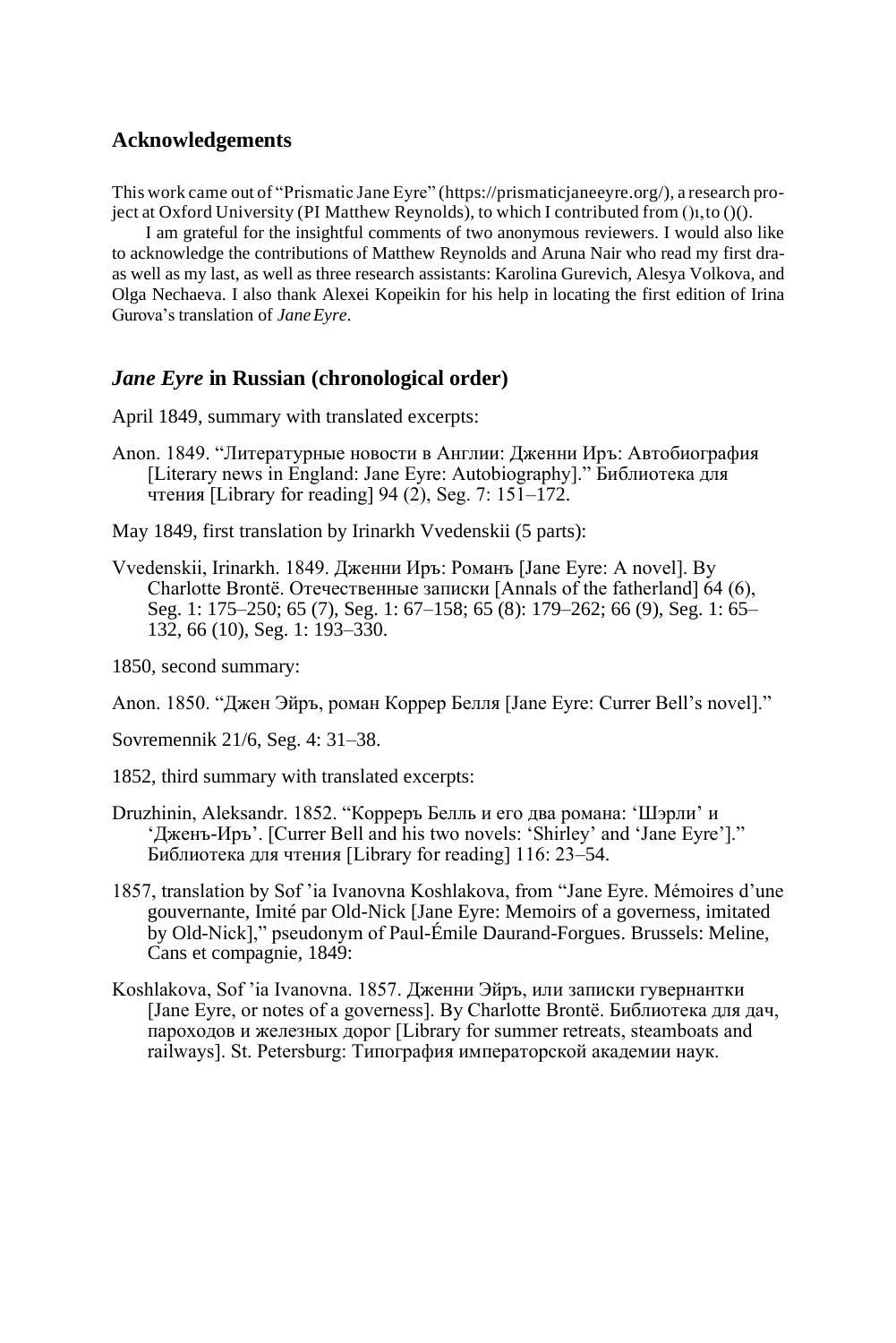1893, translation by V. D. Vladimirov (pseudonym of Vladimir Dmitrievich Vol'fson):

Vladimirov, V.D. 1893. Дженни Эйр (Ловудская сирота). Романавтобиография в 2х частях [Jane Eyre (The orphan of Lowood): Novelautobiography in 2 parts]. By Charlotte Brontë. St. Petersburg: M.M. Lederle & Ko.

1889, translation of the German play Die Waise aus Lowood by Charlotte Birch- Pfeiffer (1853):

> Мансфельд, Дмитрий Августович. 1889. Ловудская сирота: Жан Эйр [The orphan of Lowood: Jane Eyre]. By Sh. Birkh-Pfeifer. Moscow: Литография Московской театральной библиотеки Е.Н. Рассохиной.

1901, abridged for a youth audience:

Anon. 1901. Джени Эйр, история моей жизни [Jane Eyre, the story of my life]. By Charlotte Brontë. Abridged translation from English. Юный читатель, журнал для детей старшего возраста [Young reader, magazine for older children] 3, 5.

1950, canonical Soviet translation by Vera Stanevich:

Stanevich, Vera. 1950. Джен Эйр [Jane Eyre]. By Charlotte Brontë. Moscow: Гослитиздат (Leningrad: 2ia fabrika det. Knigi Detgiza).

1990, Vera Stanevich's translation with censored passages restored:

Stanevich, Vera. 1990. Джен Эйр [Jane Eyre]. By Charlotte Brontë. Omissions in the text reconstructed by Irina Gurova. Moscow: Художественная литература.

1999, translation by Irina Gurova. The 1999 edition includes two novels under one cover (also Рождество в Индии by Barbara Ford, translated by V. Semenov. The 2005 edition used for page references in this article is a reprint of the 1999 edition:

Gurova, Irina. 1999. Джейн Эйр [Jane Eyre]. By Charlotte Brontë. Moscow: AST. Gurova, Irina. 2005. Джейн Эйр [Jane Eyre]. By Charlotte Brontë. Moscow: AST.

### **References**

Alexandrov, Vladimir E. 2004. Limits to Interpretation: The Meanings of Anna Karenina. Madison: University of Wisconsin Press.

Bassnett, Susan. 2013. "The Self-Translator as Rewriter." In Self-Translation: Brokering Originality in Hybrid Culture, edited by Anthony Cordingley, 13–25. London: Bloomsbury. https://doi.org/10.4324/9780203068892‐7

Ben-Ari, Nitsa. 1998. "The Ambivalent Case of Repetitions in Literary Translation: Avoiding Repetitions: A 'Universal' of Translation?" Meta 43 (1): 68–78. https://doi.org/10.7202/002054ar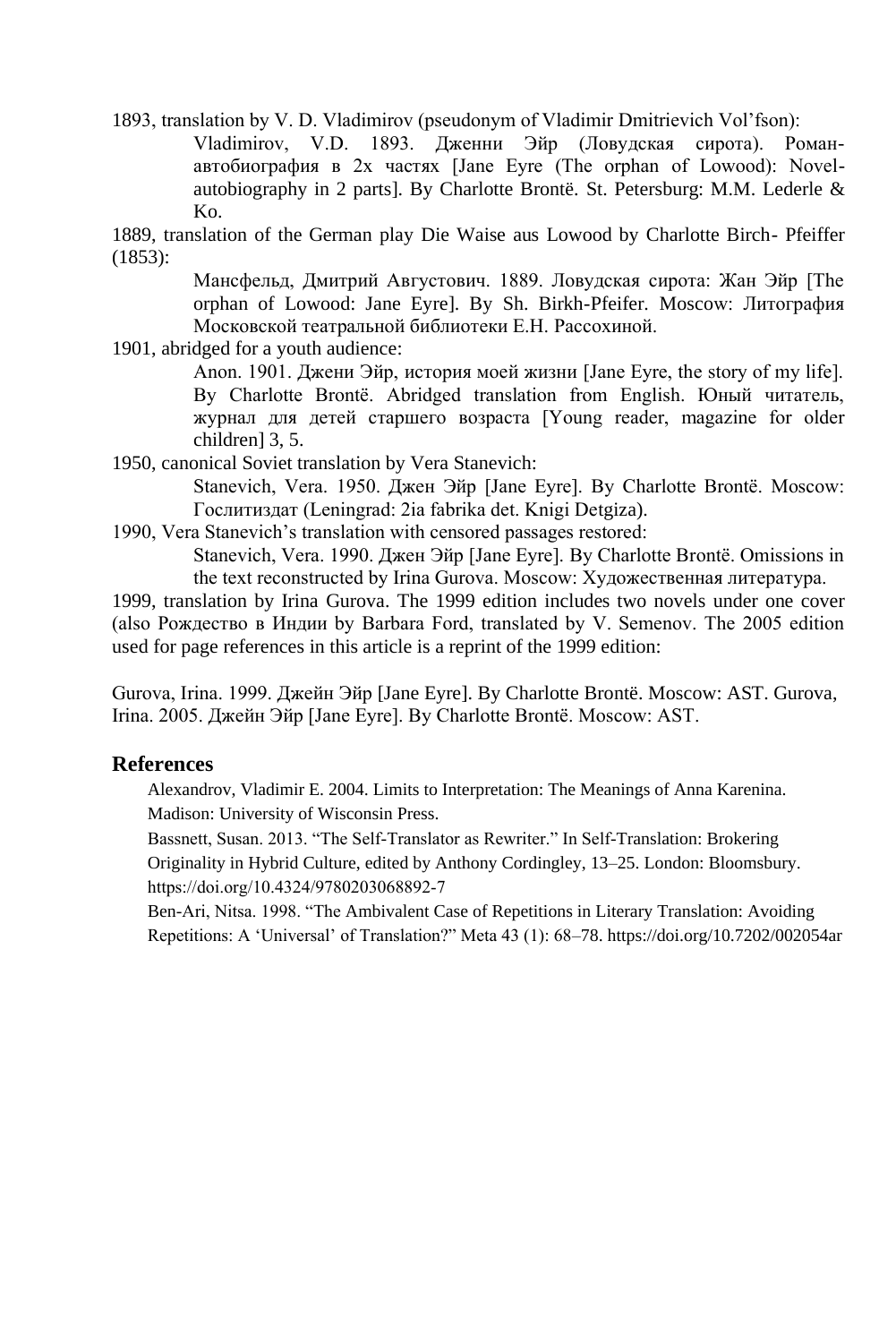Bennett, Paul. 1994. "The Translation Unit in Human and Machine." *Babel* 40 (1): 12–20. https://doi.org/10.1075/babel.40.1.03ben

Berman, Antoine. 1985а. "La traduction comme épreuve de l'étranger [Translation and the trials of the foreign]." *Texte* 4, 67–81.

Berman, Antoine. 1985b. "La traduction et la lettre ou l'auberge du lointain [Translation and the letter, or a shelter far away]." In *Les tours de Babel: Essais sur la traduction* [The towers of Babel: Essays on translation], edited by Antoine Berman, Gérard Granel, Annick Jaulin, Georges Mailhos, and Henri Meschonnic, 35–150. Mauvezin: Trans-Europ- Repress.

Berman, Antoine. 2007. "L'Âge de la traduction, Cahier VI [Age of translation, Part 6]." *Po&sie* 4 (122– 123), 53–61. https://doi.org/10.3917/poesi.122.0053

Berman, Antoine. (2000) 2012. "Translation and the Trials of the Foreign [orig. "La traduction comme épreuve de l'étranger"]." Translated by Lawrence Venuti. In *The Translation Studies Reader*, edited by Lawrence Venuti, 284–297. London: Routledge.

Boase-Beier, Jean. 1998. "Can You Train Literary Translators?" In *Rimbaud's Rainbow: Literary Translation in Higher Education*, edited by Peter Bush and Kirsten Malmkjær, 33–42. Amsterdam: John Benjamins. https://doi.org/10.1075/btl.21.05boa

Boase-Beier, Jean. 2020. *Translation and Style*. London: Routledge. Boshears, Rhonda, and Harry Whitaker. 2013. "Phrenology and Physiognomy in Victorian

Literature." In *Literature, Neurology, and Neuroscience: Historical and Literary Connections*, edited by Anne Stiles, Stanley Finger, and François Boller, 87–112. Amsterdam: Elsevier. https://doi.org/10.1016/B978‐0‐444‐63273‐9.00006‐X

Brontë, Charlotte. 2001. *Jane Eyre: An Authoritative Text, Contexts, Criticism*. 3rd ed. Edited by Richard J. Dunn. New York: Norton.

Cummins, George M. 1977. "Nabokov's Russian Lolita." *The Slavic and East European Journal* 21 (3): 354– 365. https://doi.org/10.2307/306584

Demidova, Olga R. 1994. "The Reception of Charlotte Brontë's Work in Nineteenth-Century Russia." *The Modern Language Review* 89 (3): 689–696. https://doi.org/10.2307/3735125

Descaves, Delphine. n.d. "André Markowicz: Кто здесь умеет говорить по-русски? [André Markowicz: Who can speak Russian here?" *L'œil éléctrique* 14. http://oeil.electrique.free.fr /article.php?articleid=91&numero=14

Fahnestock, Jeanne. 1981. "The Heroine of Irregular Features: Physiognomy and Conventions of Heroine Description." *Victorian Studies* 24 (3): 325–350.

Fan, Yiying, and Jia Miao. 2020. "Shifts of Appraisal Meaning and Character Depiction Effect in Translation: A Case Study of the English Translation of Mai Jia's *In the Dark*." *Studies in Literature and Language* 20 (1): 55–61.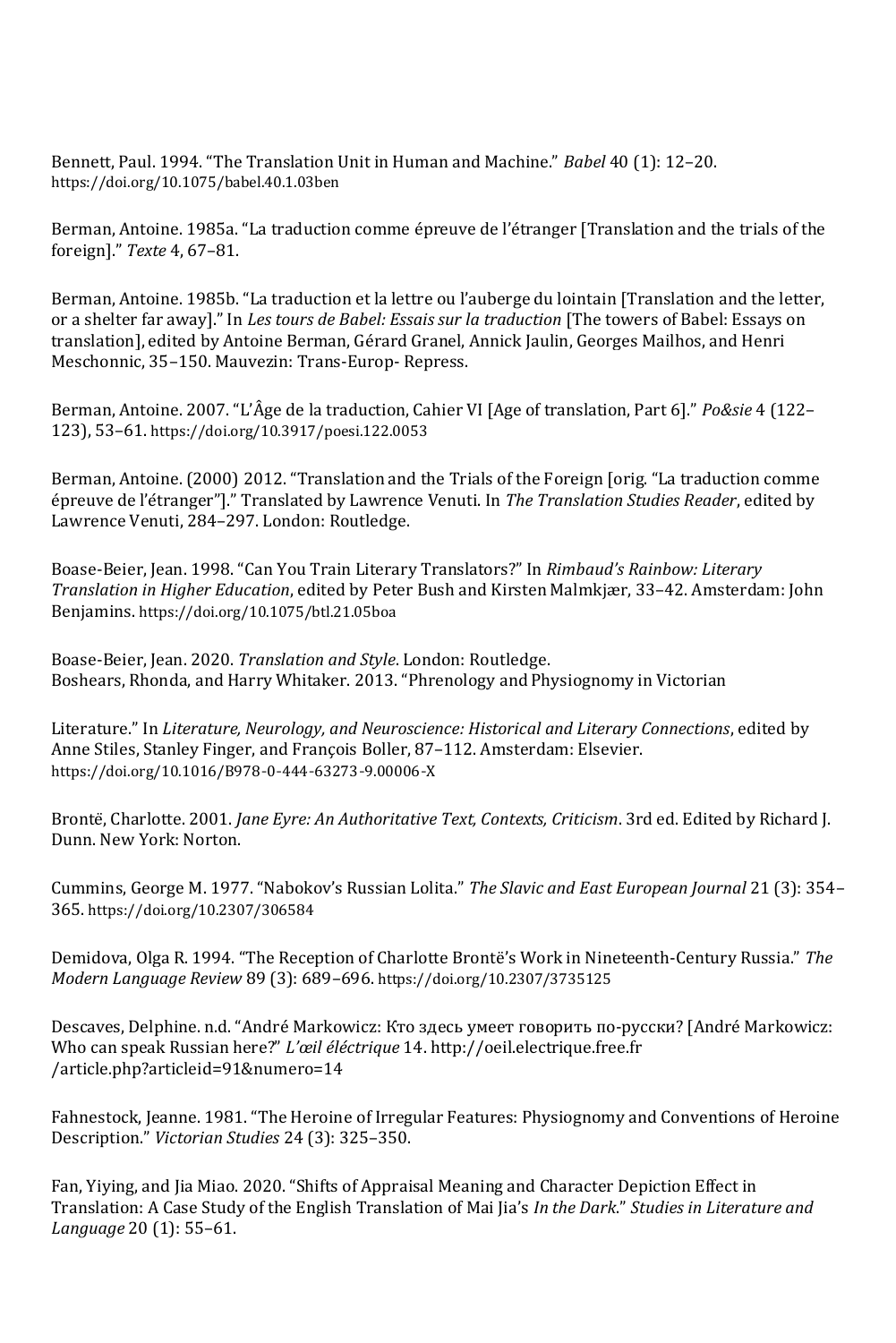Felber, Lynette. 2007. "The Literary Portrait as Centerfold: Fetishism in Mary Elizabeth Braddon's 'Lady Audley's Secret.'" *Victorian Literature and Culture* 35 (2): 471–488. https://doi.org/10.1017/S1060150307051583

Ferreira, Rui Carlos Pinto. 2015. *Retrato e fisiognomonia: Recriação de personagens com base no seu retrato literário* [Portrait and physiognomy: Recreation of characters based on their literary portrait]. MA diss. Lisbon University.

Gaskell, Elizabeth Cleghorn. 1906. *The Life of Charlotte Brontë*, vol. 2. London: Smith, Elder, and Co. www.gutenberg.org/cache/epub/1700/pg1700-images.html

Graham, John. 1966. "Character Description and Meaning in the Romantic Novel." *Studies in Romanticism*  5 (4): 208–218. https://doi.org/10.2307/25599668

Hartley, Lucy. 2005. *Physiognomy and the Meaning of Expression in Nineteenth-Century Culture*. Cambridge: Cambridge University Press.

Heier, Edmund. 1976. "'The Literary Portrait' as a Device of Characterization." *Neophilologus* 60: 321– 333. https://doi.org/10.1007/BF01513762

Hoeksema, Thomas. 1978. "The Translator's Voice: An Interview with Gregory Rabassa." *Translation Review* 1 (1): 5–18. https://doi.org/10.1080/07374836.1978.10523369

Hollington, Michael. 1992. "Physiognomy in *Hard Times*." *Dickens Quarterly* 9 (2): 58–66. Huang, Harry J., and Canzhong Wu. 2009. "The Unit of Translation: Statistics Speak." *Meta* 54

(1): 110–130. https://doi.org/10.7202/029796ar Iamalova, Iuliia. 2012. "История переводов романа Шарлотты Бронте 'Джейн Эйр' в

России [History of translations of Charlotte Brontë's novel 'Jane Eyre' in Russia]." *Вестник Томского государственного университета* [Tomsk State University Herald] 363: 38–41.

Jack, Ian. 1970. "Physiognomy, Phrenology and Characterisation in the Novels of Charlotte Brontë." *Brontë Society Transactions* 15 (5): 377–391. https://doi.org/10.1179/030977670796498017

Jirsa, Tomáš, and Rebecca Rosenberg, eds. 2019. *(Inter)Faces*, special issue of *World Literature Studies* 11 (4).

Joseph, W. Benoy. 1982. "The Credibility of Physically Attractive Communicators: A Review." *Journal of Advertising* 11 (3): 15–24. https://doi.org/10.1080/00913367.1982.10672807

Kahlaoui, Mohamed-Habib. 2018. "Textual Deformation in Translating Literature: An Arabic Version of Achebe's *Things Fall Apart*." In *Language and Literature in a Glocal World*, edited by Sandhya Rao Mehta, 207–224. Singapore: Springer. https://doi.org/10.1007/978‐981‐10‐8468‐3\_13

Kelbert, Eugenia. Forthcoming. "Appearing Jane, in Russian." In *Prismatic Jane Eyre: Close- Reading a Global Novel Across Languages*, edited by Matthew Reynolds. Cambridge: Open Book.

Khmelev, Dmitri V., and Fiona J. Tweedie. 2001. "Using Markov Chains for Identification of Writers." *Literary and Linguistic Computing* 16 (3): 299–307. https://doi.org/10.1093/llc/16.3.299

Klinger, Susanne. 2014. "Translating the Narrator." In *Literary Translation: Redrawing the Boundaries*, edited by Jean Boase-Beier, Antoinette Fawcett, and Philip Wilson, 168–181. Basingstoke: Palgrave Macmillan.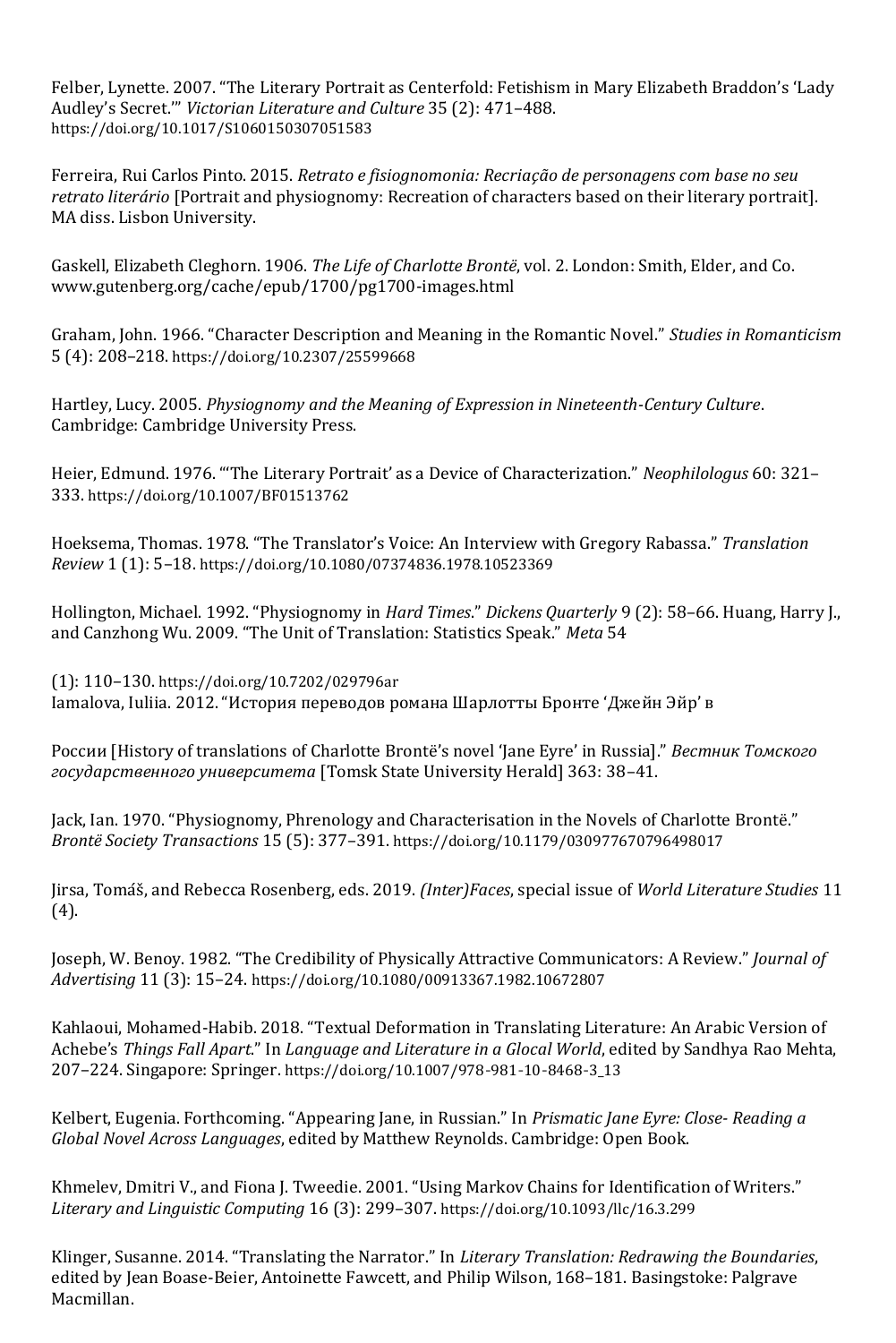Laustsen, Lasse. 2014. "Decomposing the Relationship Between Candidates' Facial Appearance and Electoral Success." *Political Behavior* 36 (4): 777–791. https://doi.org/10.1007/s11109‐013‐9253‐1

Lotman, Yuri. 1977. *The Structure of the Artistic Text*. Translated by Gail Lenhoff and Ronald Vroon. Ann Arbor: University of Michigan.

Macdonald, Frederika. 1914. *The Secret of Charlotte Brontë: Followed by Some Reminiscences of the Real Monsieur and Madam Heger*. London: T.C. & E.C. Jack. www.gutenberg.org/files /41105/41105-h/41105 h.htm

Markowicz, André. 1996. "Заметки французского переводчика Достоевского" [Notes by a French translator of Dostoevsky]." In *Достоевский: Материалы и исследования РАН, ИРЛИ* [Dostoevsky: Research and materials, Institute of Russian Literature, Russian Academy of Sciences], vol. 12, edited by G.M. Fridlender, 254–259. St. Petersburg: Dmitrii Bulanin.

Matthiessen, Christian M. I. M. 2001. "The Environments of Translation." In *Exploring Translation and Multilingual Text Production: Beyond Content*, edited by Erich Steiner and Colin Yallop, 41–124. Berlin: De Gruyter. https://doi.org/10.1515/9783110866193.41

Munday, Jeremy. 1998. "A Computer-Assisted Approach to the Analysis of Translation Shifts." *Meta* 43 (4): 1–16. https://doi.org/10.7202/003680ar

Nord, Christiane. 1997. *Translation as a Purposeful Activity: Functionalist Approaches Explained*. Manchester: St. Jerome.

O'Neill, Patrick. 2005. *Polyglot Joyce: Fictions of Translation*. Toronto: University of Toronto Press. https://doi.org/10.3138/9781442678620

Pearl, Sharrona. 2010. *About Faces: Physiognomy in Nineteenth-Century Britain*. Cambridge: Harvard University Press. https://doi.org/10.2307/j.ctv1rr6czh

Porter, Martin. 2005. *Windows of the Soul: The Art of Physiognomy in European Culture 1470–1780*. New York: Oxford University Press.

Pym, Anthony. 2010. *Exploring Translation Theories*. London: Routledge. Rabadán, Rosa. (1991) 2008. "The Unit of Translation Revisited." In *Translation: Theory and* 

*Practice, Tension and Interdependence*, edited by Mildred L. Larson, 38–48. Amsterdam:

John Benjamins. https://doi.org/10.1075/ata.v.07rab Reynolds, Matthew, ed. 2020. *Prismatic Translation*. Cambridge: Legenda. Richardson, Alan. 2015. "Imagination: Literary and Cognitive Intersections." In *The Oxford* 

*Handbook of Cognitive Literary Studies*, edited by Lisa Zunshine, 225–245. New York:

Oxford University Press. Rossi, Cecilia. 2018. "Literary Translation and Disciplinary Boundaries: Creative Writing and

Interdisciplinarity." In *The Routledge Handbook of Literary Translation*, edited by Kelly Washbourne and Ben van Wyke, 42–57. Abingdon: Routledge. https://doi.org/10.4324/9781315517131‐4

Sarana, Natal'a V. 2018. *Традиция английского романа воспитания в русской прозе 1840-1870-х годов*  [Tradition of the English bildungsroman in the Russian prose in 1840–1870]. PhD diss. Higher School of Economics.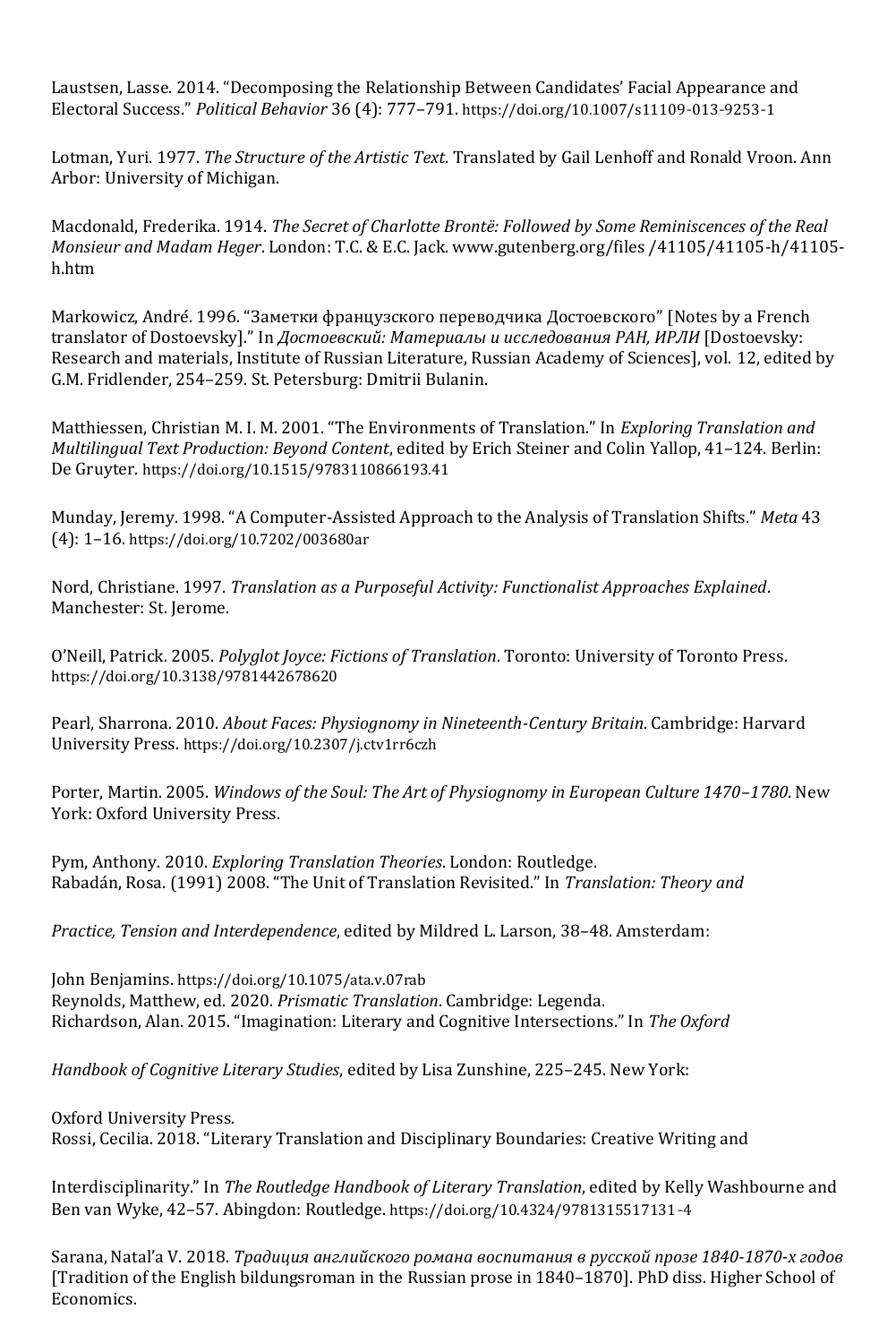Scarry, Elaine. 2001. *Dreaming by the Book*. Princeton: Princeton University Press. Schneider, Ralf. 2001. "Toward a Cognitive Theory of Literary Character: The Dynamics of

Mental-Model Construction." *Style* 35 (4): 607–639. Scott, Mike, and Geoff Thompson, eds. 2001. *Patterns of Text: In Honour of Michael Hoey*.

Amsterdam: John Benjamins. https://doi.org/10.1075/z.107 Semenenko, Aleksei. 2012. *The Texture of Culture: An Introduction to Yuri Lotman's Semiotic* 

*Theory*. New York: Palgrave Macmillan. https://doi.org/10.1057/9781137008541 Shuttleworth, Sally. 1996. *Charlotte Brontë and Victorian Psychology*. Cambridge: Cambridge

University Press. https://doi.org/10.1017/CBO9780511582226 Syskina, Anna A. 2012a. "Переводы XIX века романа 'Джен Эйр' Шарлотты Бронте:

Передача характера и взглядов героини в переводе 1849 года Иринарха Введенского [Nineteenth century translations characteristics of Charlotte Brontë's novel 'Jane Eyre': Jane Eyre's character and outlook rendering in Irinarkh Vvedensky's translation]." *Вестник Томского Государственного Педагогического Университета* [Tomsk State Pedagogical University Herald] 3 (118): 177–182.

Syskina, Anna A. 2012b. "Russian Translations of the Novels of Charlotte Brontë in the Nineteenth Century." *Brontë Studies* 37 (1): 44–48. https://doi.org/10.1179/147489311X13134031101257

Syskina, Anna A. 2013. "Роман 'Джейн Эйр' Ш. Бронте в переводе В.Д. Владимирова (1893): трансформация метода и жанрового своеобразия [V.D. Vladimirov's translation of Charlotte Brontë's 'Jane Eyre' (1893): Method and genre transformation]." *Вестник Томского государственного университета* [Tomsk State University Herald] 367: 17–20.

Syskina, Anna A., and Vitaly S. Kiselev. 2015. "The Problem of Rendering Psychological Content in V.D. Vladimirov's Translation of Jane Eyre (1893)." *Brontë Studies* 40 (3): 181–186. https://doi.org/10.1179/1474893215Z.000000000147

Tolstoy, Leo. 1978. *Tolstoy's Letters, Volume 1: 1828–1879*. Edited and translated by R.F. Christian. New York: Charles Scribner's Sons.

Tophoven, Elmar. 1988. "Translating Beckett." In *Beckett in the Theatre: Volume 1, From Waiting for Godot to Krapp's Last Tape*, edited by Dougald McMillan and Martha Fehsenfeld, 317–324. London: Calder.

Vamenani, Fahimeh, and Moslem Sadeghi. 2018. "An Examination of Berman's Negative Deformation Tendencies on Persian Translation of *Tess of the d'Urbervilles* Novel." *International Journal of Applied Linguistics and English Literature* 7 (5): 135–143. https://doi.org/10.7575/aiac.ijalel.v.7n.5p.135

Vinay, Jean-Paul, and Jean Darbelnet. (1958) 1972. *Stylistique comparée du français et de l'anglais*  [Comparative stylistics of English and French]. Paris: Didier.

Vygotsky, Lev S. 1986. *Thought and Language* [orig. *Мышление и речь*]. Translated by Alex Kozulin. Cambridge: The MIT Press.

Walker, Alexander. 1834. *Physiognomy Founded on Physiology*. London: Smith, Elder, and Co. https://archive.org /details/physiognomyfound00walk /page/14.

Wells, Samuel R. 1866. *New Physiognomy, or, Signs of Character, as Manifested through Temperament and External Forms, and Especially in 'The Human Face Divine'*. New York: Fowler & Wells.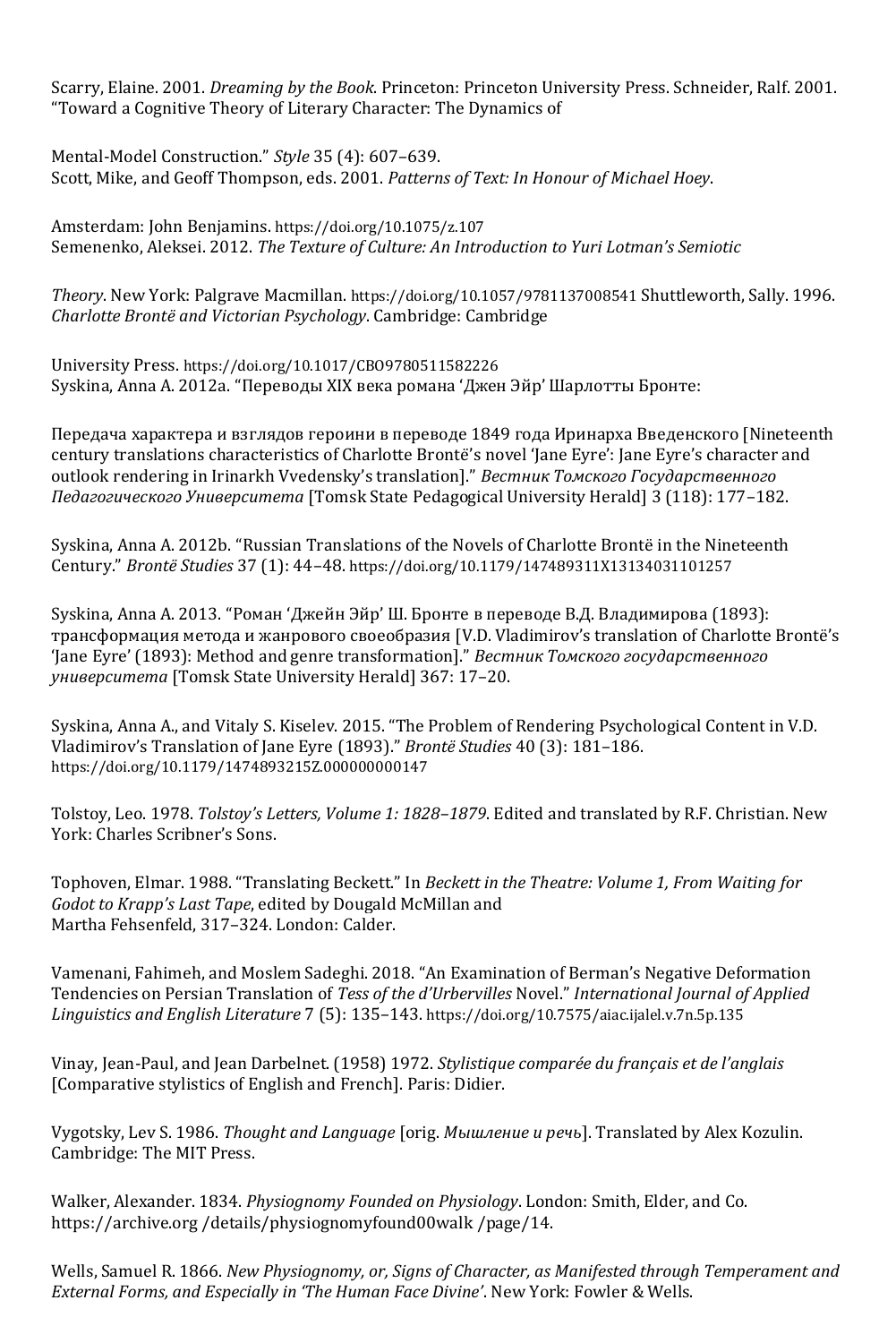Yamalova, Yulia Vasilievna. 2012. "История переводов романа Шарлотты Бронте «Джейн Эйр» в России [History of translations of the novel by Charlotte Bronte 'Jane Eyre' in Russia]." *Вестник Томского Государственного Университета* [Tomsk State University Bulletin] 2: 38–41.

Zhu, Chunshen. 2004. "Repetition and Signification: A Study of Textual Accountability and Perlocutionary Effect in Literary Translation." *Target* 16 (2): 227–252. https://doi.org/10.1075/target.16.2.03zhu

Zunshine, Lisa. 2006. *Why We Read Fiction: Theory of Mind and the Novel*. Columbus: Ohio State University Pres